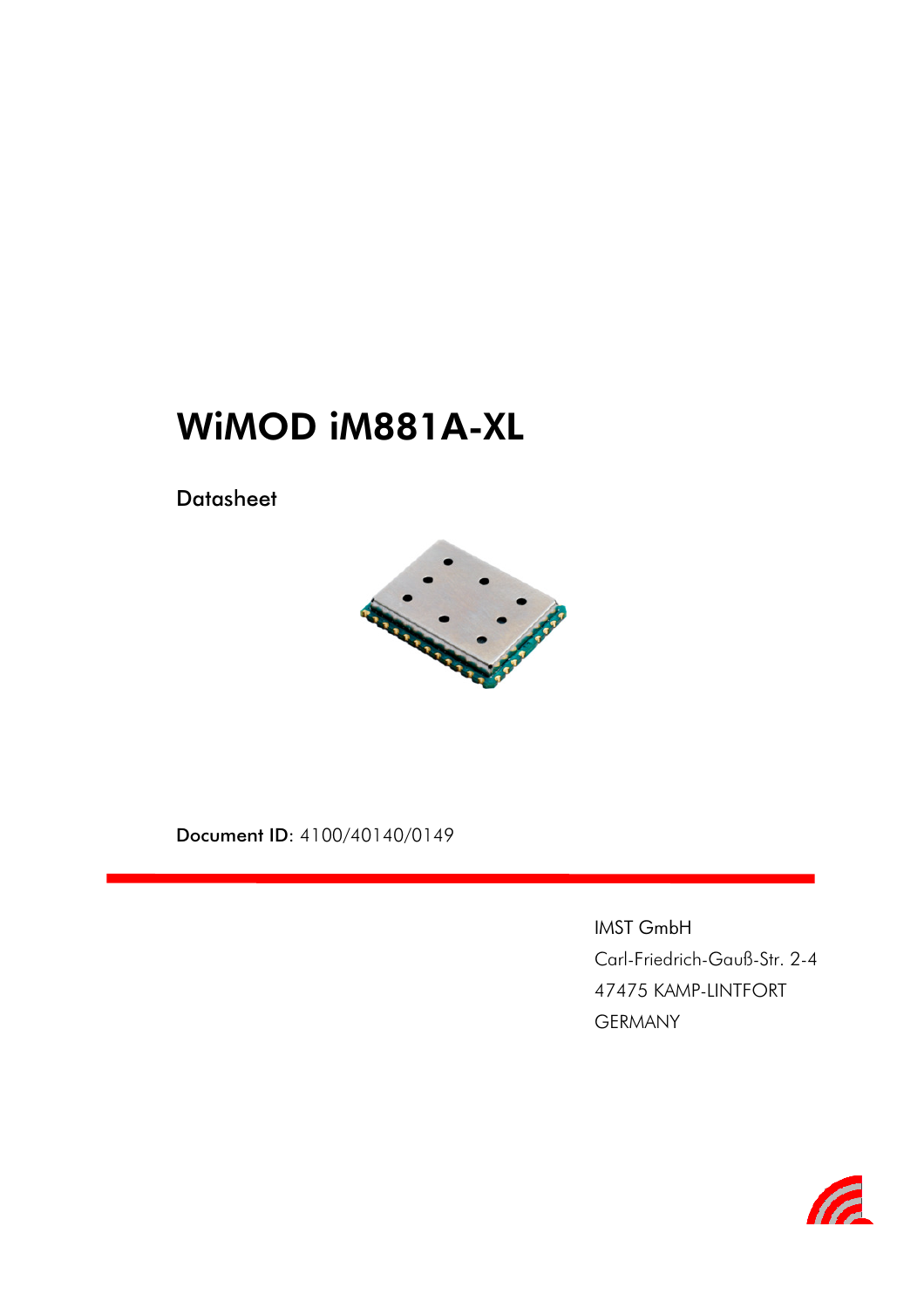### Document Information

| File name   | IM881A-XL Datasheet.docx |
|-------------|--------------------------|
| Created     | 2020-03-26               |
| Total pages | $\mathcal{L}^{4}$        |

### Revision History

| Version | Note    |
|---------|---------|
| .U      | Created |
|         |         |
|         |         |
|         |         |

### Aim of this Document

The aim of this document is to give a detailed product description including interfaces, features and performance of the radio module iM881A-XL.

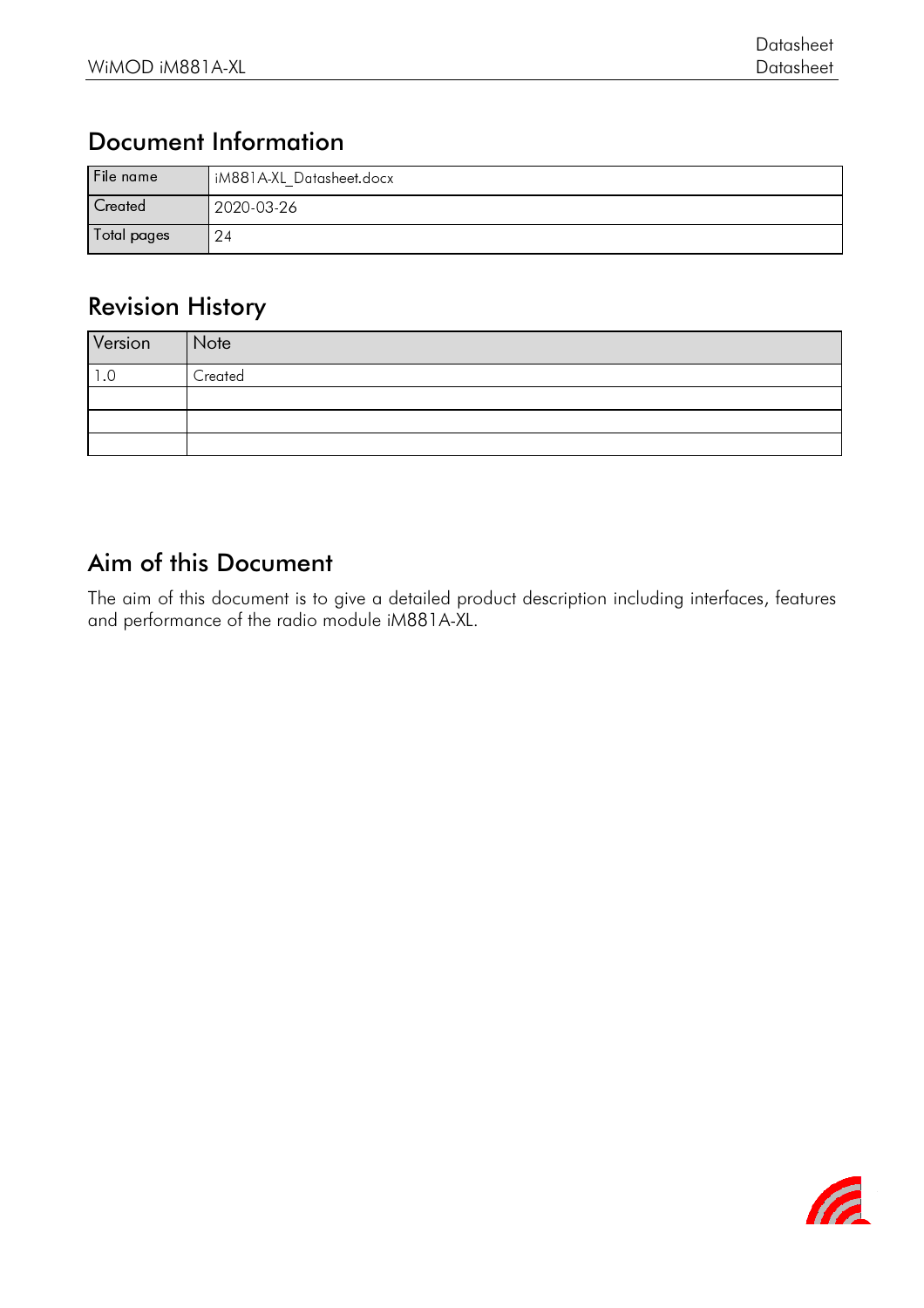# Table of Contents

|    |                 | 1. INTRODUCTION                          | $\overline{\mathbf{4}}$ |
|----|-----------------|------------------------------------------|-------------------------|
|    | 1.1             | <b>Key Features</b>                      | $\overline{\mathbf{4}}$ |
|    |                 | 1.2 Applications                         | $\overline{\mathbf{4}}$ |
|    |                 | 2. MODULE OVERVIEW                       | 5                       |
|    |                 | 3. LORA MODULATION TECHNIQUE             | 6                       |
| 4. |                 | <b>ELECTRICAL CHARACTERISTICS</b>        | 7                       |
|    | 4.1             | <b>Absolute Maximum Ratings</b>          | 7                       |
|    | 4.2             | <b>Global Electrical Characteristics</b> | 8                       |
|    | 4.3             | <b>Module Interface Characteristics</b>  | 9                       |
|    |                 | <b>4.4 RF Characteristics</b>            | 10                      |
|    | 4.4.1           | Applicable Frequency Bands and Sub-Bands | 10                      |
|    | 4.4.2           | <b>Transmitter RF Characteristics</b>    | 11                      |
|    |                 | 5. MODULE PACKAGE                        | 12                      |
|    | 5.1             | <b>Pinout Description</b>                | 12                      |
|    | 5.2             | <b>Module Dimensions</b>                 | 14                      |
|    | 5.3             | <b>Recommended Footprint</b>             | 14                      |
| 6. |                 | <b>MODULE INTERFACE CHARACTERISTICS</b>  | 15                      |
|    |                 | 6.1 Programming Interface                | 15                      |
| 7. |                 | <b>INTEGRATION GUIDE</b>                 | 16                      |
|    | 7.1             | <b>Typical Application Schematic</b>     | 16                      |
|    |                 | 7.2 PCB Design Recommendation            | 17                      |
|    |                 | 7.3 Recommended Soldering Conditions     | 18                      |
| 8. |                 | <b>ORDERING INFORMATION</b>              | 19                      |
| 9. | <b>APPENDIX</b> |                                          | 20                      |
|    |                 | 9.1 List of Abbreviations                | 20                      |
|    |                 | 9.2 List of Figures                      | 21                      |
|    | 9.3             | <b>List of Tables</b>                    | 21                      |
|    |                 | 9.4 References                           | 21                      |
|    |                 | <b>10. RESTRICTIONS AND LIMITATIONS</b>  | 22                      |

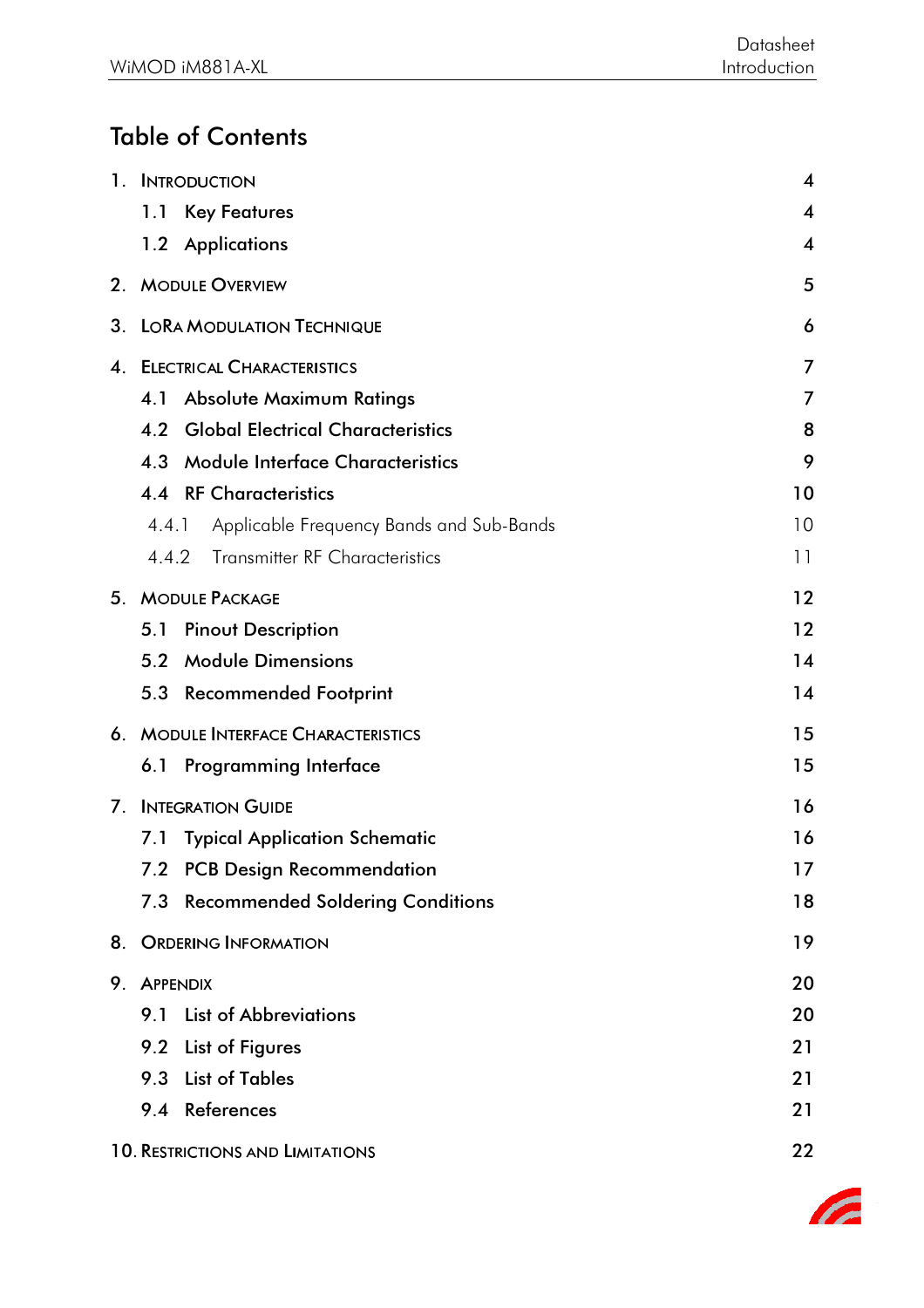| 10.1 Hardware Restrictions and Limitations        | 22. |
|---------------------------------------------------|-----|
| <b>10.2 Software Restrictions and Limitations</b> | 22. |
| 10.3 Compliancy Restrictions and Limitations      | 22  |
| 10.4 Disclaimer                                   | 23  |
| 10.5 Contact Information                          | 23. |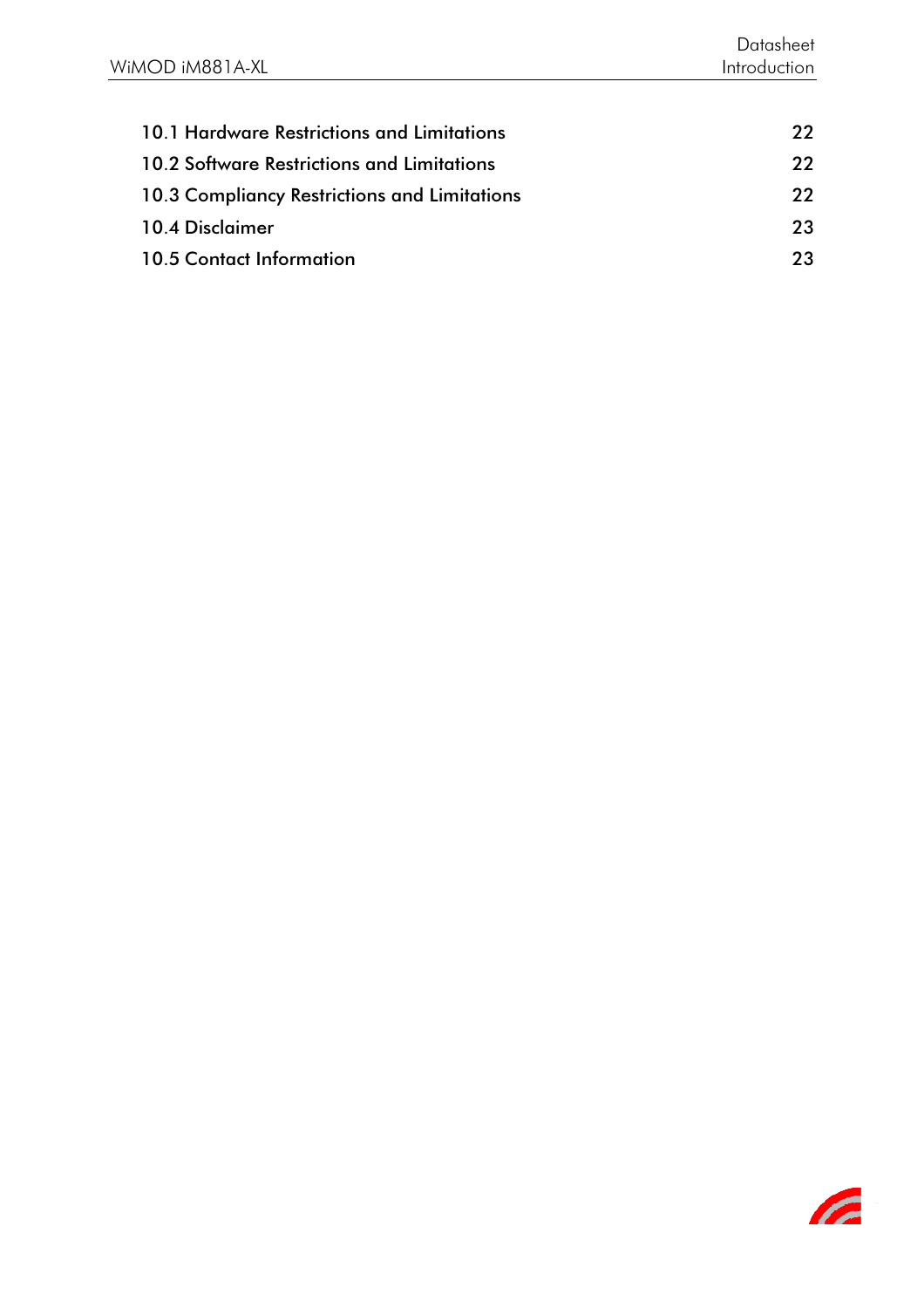# 1. Introduction

The iM881A-XL is a compact, low power, bidirectional radio module for the 868 MHz frequency band using Semtech's  $LoRa^{TM}$  modulation technology. The module provides ultra-long range spread spectrum communication and high interference immunity whilst minimising current consumption. Using the iM881A-XL in an application minimizes the need for an expensive and time-consuming RF development. Fast time to market is possible with this pre-qualified module.

The iM881A-XL provides an optimized RF performance for the extreme temperature range. In addition, the iM881A-XL is optimized for battery driven application and is equipped with a powerful STM32L081 controller.



Figure 1-1: Picture of iM881A-XL

### 1.1 Key Features 1.2 Applications

- Compact module 20.0 x 25.0 x 3.3 mm
- Lo $Ra^{TM}$  modulation technology
- Sensitivity down to -138 dBm
- UART, SPI and  $I^2C$  interface<sup>1</sup>
- Digital inputs and outputs
- Analog inputs
- Supply voltage range from 1.8 to 3.6 V
- RF interface matched to 50  $\Omega$
- Output power level up to  $+15$  dBm
- High link budget up to 153 dB
- Range up to 12000m (Line of Sight)
- STM32L081Cx

Pre-Certified according to EN 300 220

# Please visit our web site www.wireless-solutions.de for more information.

- Automated Meter Reading
- Wireless Networks
- Home-, Building-, Industrial automation
- Remote Control
- Wireless Sensors
- Telemetry
- Wireless Alarm and Security Systems

<sup>-</sup> …

We requisit post controller interface is UART. SET and FC tunctionality available on request.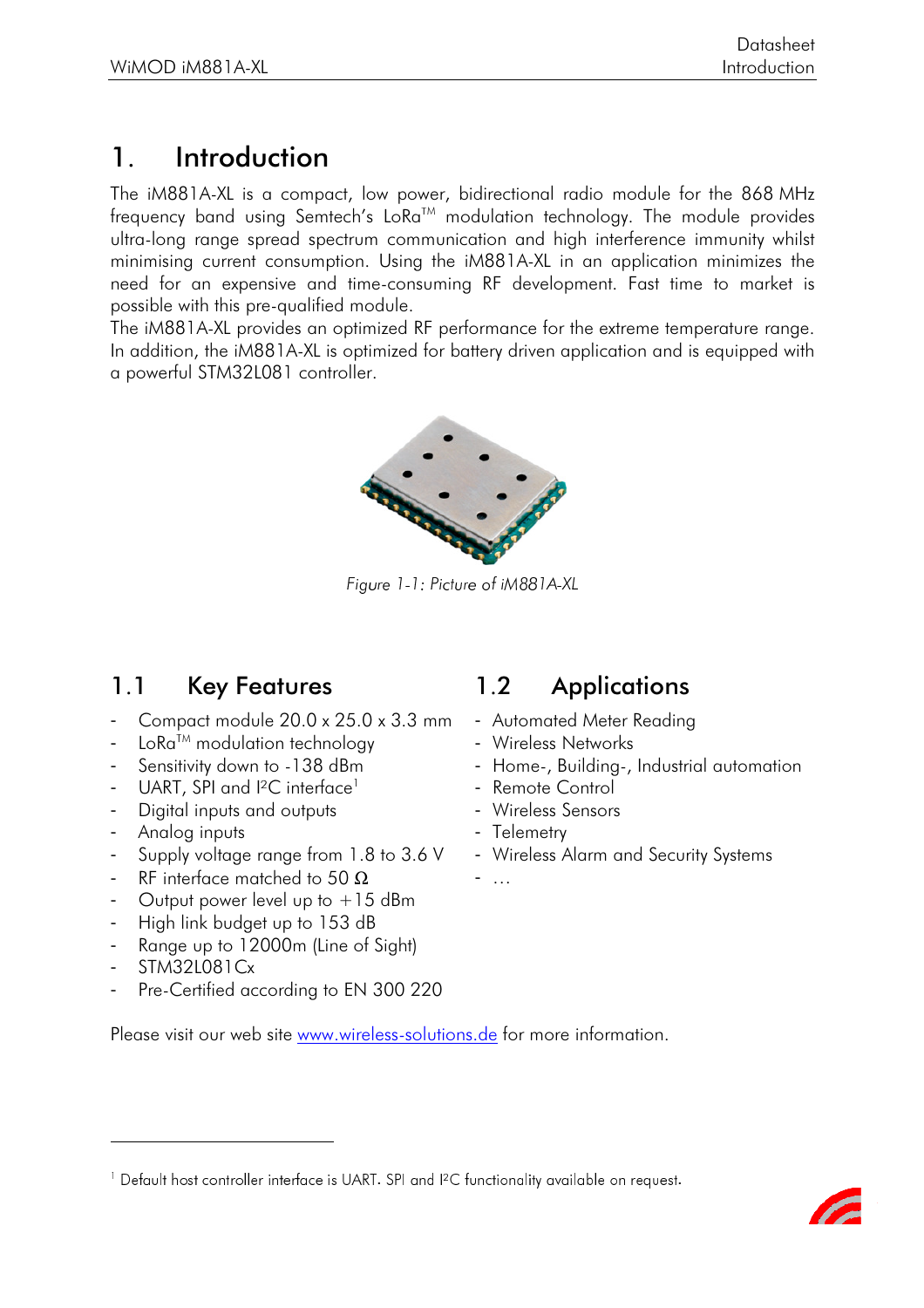# 2. Module Overview

The iM881A-XL is an ultra-long range, high-performance, pre-certified module for wireless communication. It operates in the license free 868 MHz SRD frequency band and includes all necessary passive components for wireless communication as depicted in the following figure.



Figure 2-1: Block Diagram of Radio Module iM881A-XL

The iM881A-XL uses Semtech's patented LoRa modulation technique which combines spread spectrum modulation and forward error correction techniques to increase the range and robustness of radio communication links compared with traditional FSK or OOK based modulation. Typically examples of iM881A-XL receive performances are given in the following table.

| Signal Bandwidth/[kHz] | <b>Spreading Factor</b> | Sensitivity/[dBm] |
|------------------------|-------------------------|-------------------|
| 125                    |                         | $-123$            |
| 125                    | -2                      | $-138$            |
| 250                    |                         | $-121$            |
| 250                    | 12                      | $-135$            |
| 500                    |                         | $-116$            |
| 500                    | - 2                     | $-130$            |

Table 2-1: Typically Radio Performance of iM881A

This high sensitivity combined with the integrated  $+14$  dBm power amplifier yields industry leading link budget.

The module is solderable like a SMD component and can easily be mounted on a simple carrier board with a minimum of required external connections. It is RoHS compliant and pre-qualified in accordance to ETSI EN 300 220.

The wide range of capabilities provided by the iM881A-XL can be tested by using the WiMOD Demo Board (part of the WiMOD Starter Kit).

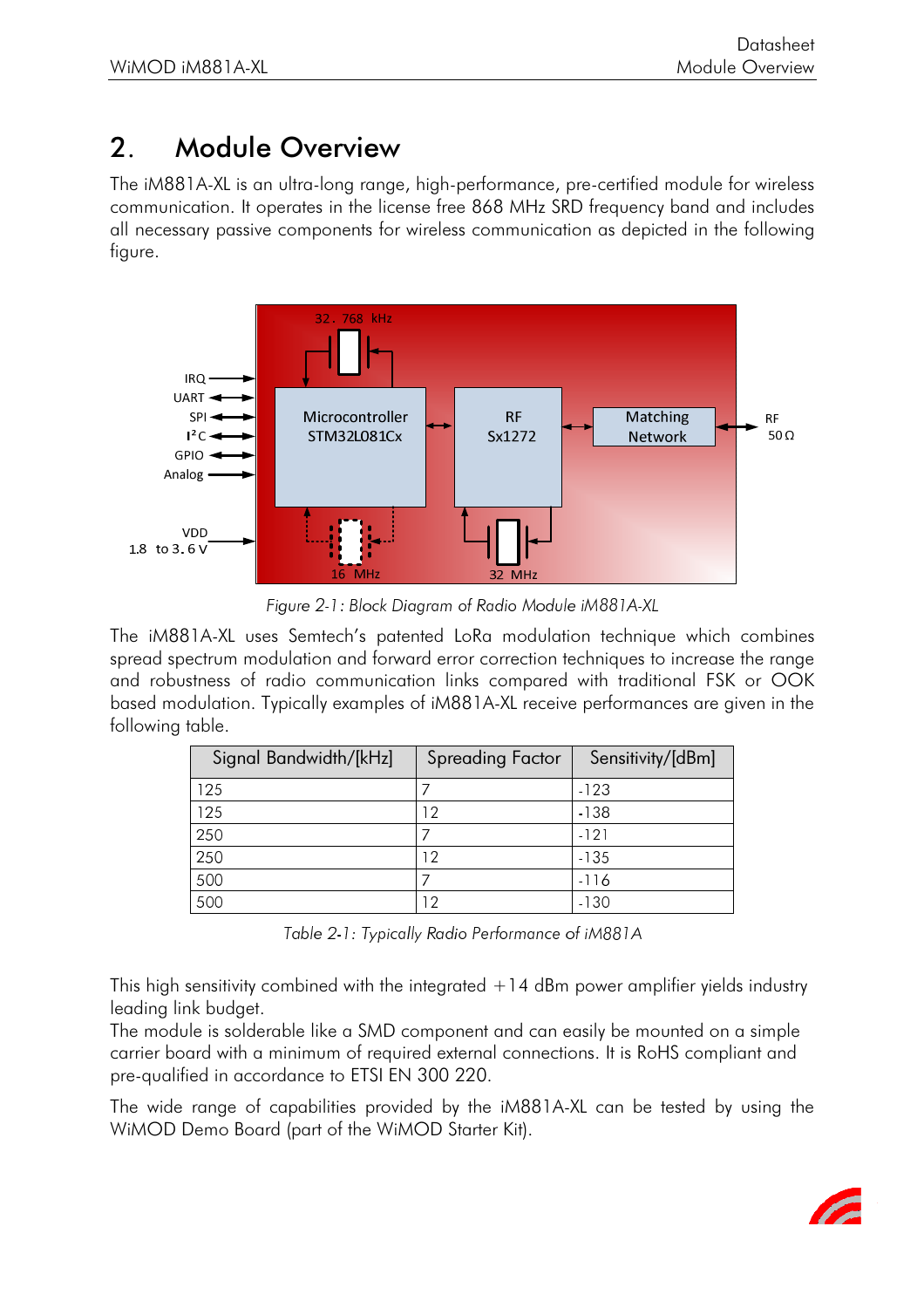# 3. LoRa Modulation Technique

The iM881A-XL uses Semtech's LoRa proprietary spread spectrum modulation technique. This modulation, in contrast to conventional modulation techniques, permits an increase in link budget and increased immunity to in-band interference. It achieves sensitivities 8 dB better than FSK modulation.

LoRa also provides significant advantages in both blocking and selectivity, solving the traditional design compromise between range, interference immunity and energy consumption.

In LoRa mode the iM881A-XL offers three bandwidth options of 125 kHz, 250 kHz, and 500 kHz with spreading factors ranging from 7 to 12.

The spread spectrum LoRa modulation is performed by representing each bit of payload information by multiple chips of information. The rate at which the spread information is sent is referred to as the symbol rate (Rs), the ratio between the nominal symbol rate and chip rate is the spreading factor and represents the number of symbols sent per bit of information. The range of parameters which can be configured are given in the following tables.

| <b>Spreading Factor</b> | Chips/Symbol | SNR/[dB] |
|-------------------------|--------------|----------|
|                         | 28           | $-7.5$   |
|                         | 256          | $-10$    |
|                         | 512          | $-12.5$  |
| ١O                      | 1024         | $-15$    |
|                         | 2048         | $-17.5$  |
| 12                      | 4096         | $-20$    |

Table 3-1: Spreading Factors of  $Sx1272$ 

Note that the spreading factor must be known in advance on both transmit and receive sides of the radio link as different spreading factors are orthogonal to each other. Note also the resulting signal to noise ratio (SNR) required at the receiver input. It is the capability to receive signals with negative SNR that increases the sensitivity, so link budget and range, of the LoRa receiver.

To further improve the robustness of the radio link iM881A-XL provides cyclic error coding with different coding rates. With using this coding scheme forward error detection and correction can be applied.

| <b>Coding Rate</b> | <b>Cyclic Coding Rate</b> | Overhead Ratio |
|--------------------|---------------------------|----------------|
|                    | 4/5                       | .25            |
|                    | 4/6                       | - 5            |
|                    |                           |                |
|                    | 4/8                       |                |

Table 3-2: Coding Rate of iM88 1A-XL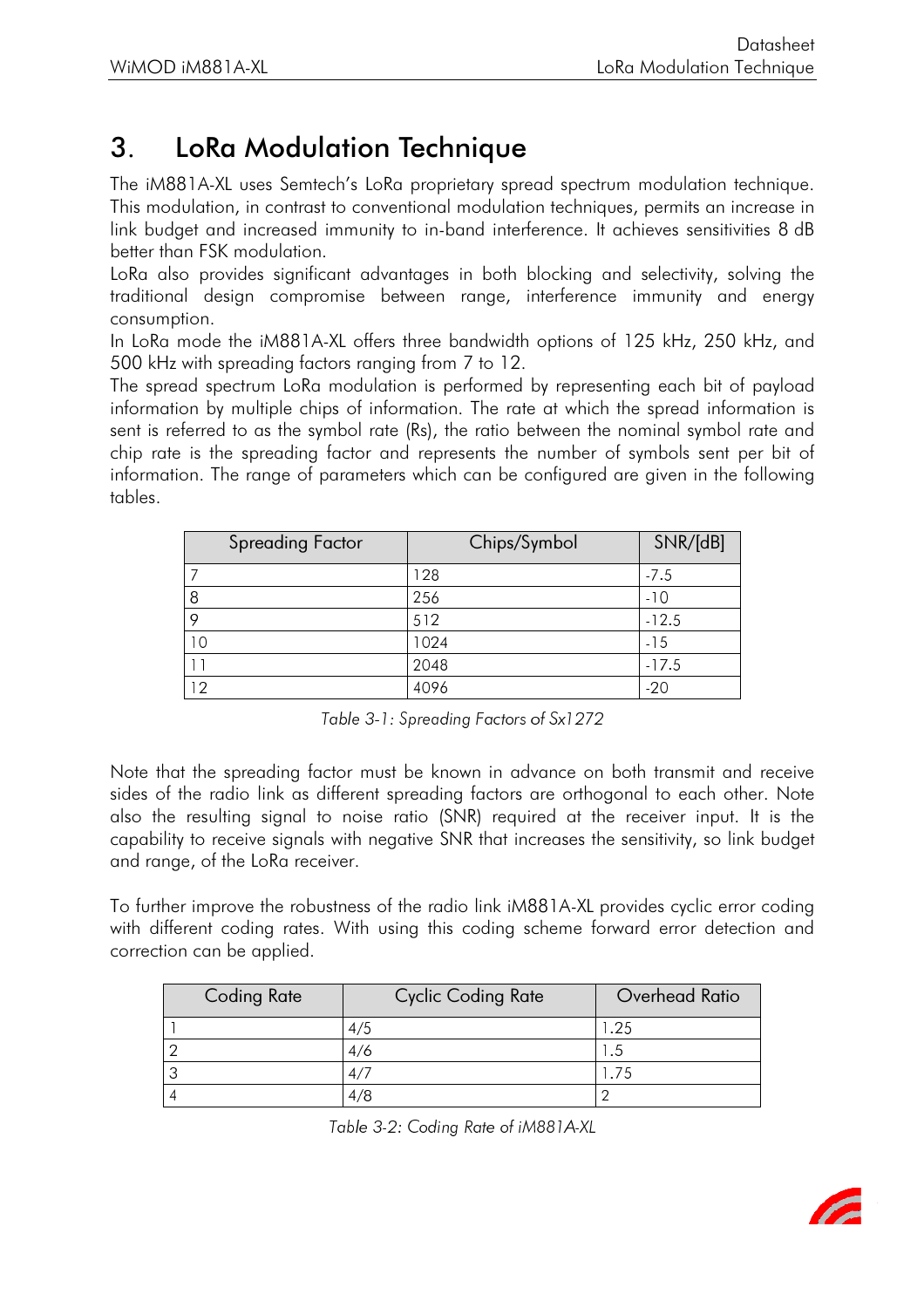# 4. Electrical Characteristics

In the following different electrical characteristics of the iM881A-XL are listed. Furthermore details and other parameter ranges are available on request.

Note: Stress exceeding of one or more of the limiting values listed under "Absolute Maximum Ratings" may cause permanent damage to the radio module.

#### 4.1 Absolute Maximum Ratings

| Parameter                                                                 | Condition | Min    | Tур.           | Max   | Unit         |
|---------------------------------------------------------------------------|-----------|--------|----------------|-------|--------------|
| Supply Voltage (VDD)                                                      |           | $-0.3$ |                | 3.9   |              |
| Storage Temperature                                                       |           | $-40$  | $\blacksquare$ | $+85$ | $^{\circ}$ C |
| Operating Temperature                                                     |           | $-40$  | $\blacksquare$ | $+85$ | $^{\circ}C$  |
| RF Input Power                                                            |           |        |                | $+10$ | dBm          |
| ESD (Human Body Model)                                                    |           |        | 2000           |       | ν            |
| <b>ESD</b> (Charge Device<br>Model)                                       |           |        | 500            |       | V            |
| Notes:<br>1) Unless otherwise noted, all voltages are with respect to GND |           |        |                |       |              |

Table 4-1: Absolute Maximum Ratings

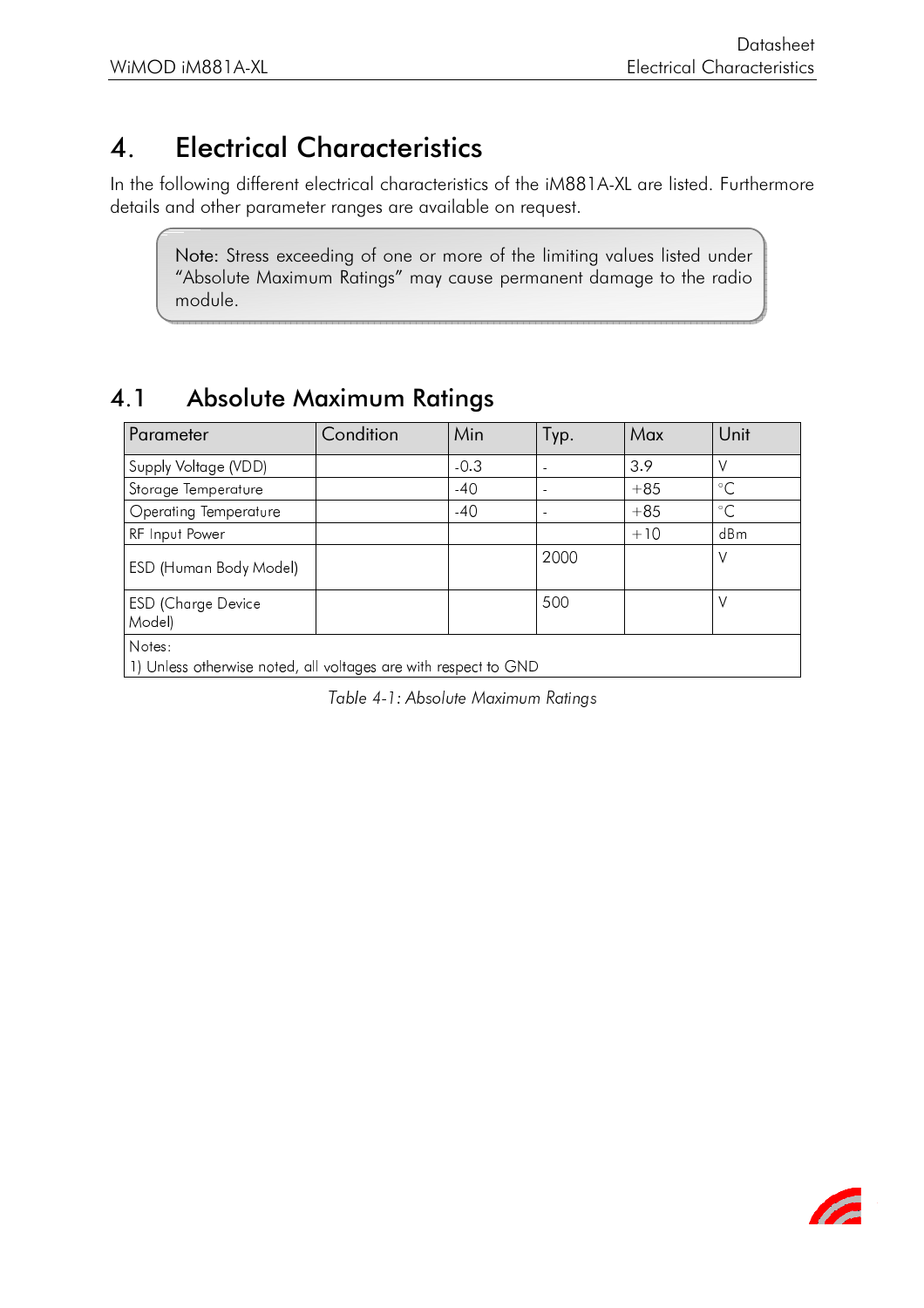## 4.2 Global Electrical Characteristics

| RTC off<br>RTC on                                                                          | 1.8                              | 3.0            | 3.6 |                 |
|--------------------------------------------------------------------------------------------|----------------------------------|----------------|-----|-----------------|
|                                                                                            |                                  |                |     | $\vee$          |
|                                                                                            |                                  | 800            |     | nA              |
|                                                                                            |                                  | 1.4            |     | $\mu$ A         |
| TRX sleep mode,<br>$\mu$ C idle mode                                                       |                                  | $\overline{4}$ |     | mA              |
| TRX receive mode,<br>$\mu$ C sleep mode                                                    |                                  | 11.2           |     | mA              |
| TRX transmit mode,<br>$\mu$ C sleep mode,<br>all $\mu$ C units off,<br>max. RF power level |                                  | 38             |     | mA              |
| TRX transmit mode,<br>$\mu$ C sleep mode,<br>all $\mu$ C units off,<br>power level 13 dBm  |                                  | 29             |     | mA              |
| TRX transmit mode,<br>$\mu$ C sleep mode,<br>all $\mu$ C units off,<br>power level 10 dBm  |                                  | 25             |     | mA              |
|                                                                                            |                                  | 32             |     | MHz             |
|                                                                                            |                                  | 32.768         |     | kHz             |
| iM881A-XL                                                                                  |                                  | 192            |     | kByte           |
| Program memory                                                                             | 10k                              |                |     | $E$ rase/       |
| Data memory                                                                                | 300k                             |                |     | Write<br>Cycles |
| iM881A-XL                                                                                  |                                  | 20             |     | kByte           |
| iM881A-XL                                                                                  |                                  | 6              |     | kByte           |
|                                                                                            | iM881A-XL uses STM32L081CZT6 MCU |                |     |                 |

 $T = 25^{\circ}$ C, VDD = 3.0 V (typ.) if nothing else stated

Table 4-2: General Characteristics

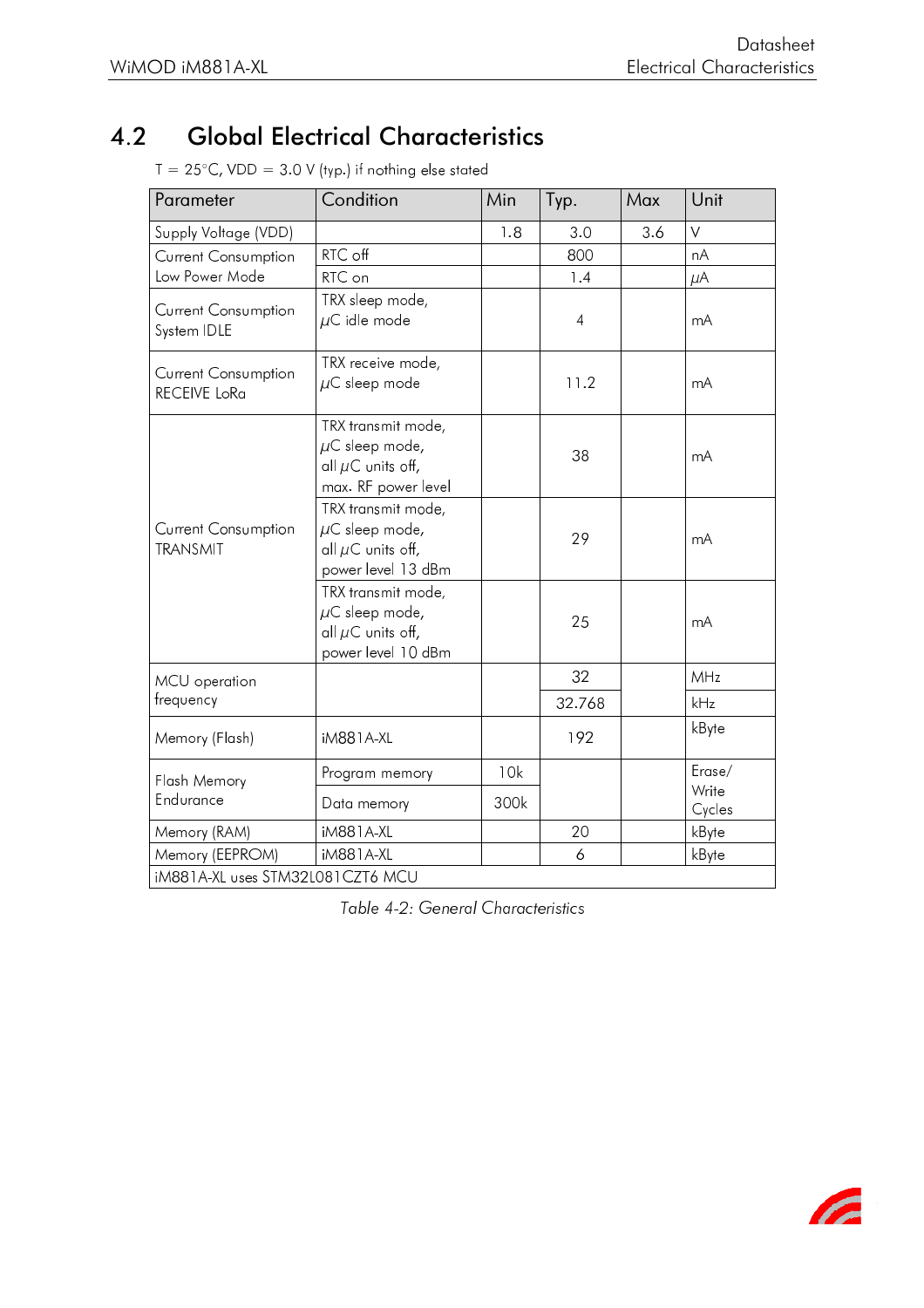#### Module Interface Characteristics  $4.3$

| Parameter                                                                 | Condition                                                           | Min       | Typ.  | Max        | Unit   |
|---------------------------------------------------------------------------|---------------------------------------------------------------------|-----------|-------|------------|--------|
| Digital output voltage<br>(high level)                                    | $1.8 V \leq VDD \leq 3.6 V,$<br>$ I_{\text{lo}}  \leq 4$ mA         | VDD -0.45 |       |            | $\vee$ |
| Digital output voltage<br>(low level)                                     | $1.8 V \leq VDD \leq 3.6 V,$<br>$ I_{\text{IO}}  \leq 4 \text{ mA}$ |           |       | 0.45       | $\vee$ |
| Digital input voltage<br>(high level)                                     |                                                                     | 0.7 VDD   |       | <b>VDD</b> | $\vee$ |
| Digital input voltage<br>(low level)                                      |                                                                     |           |       | $0.3$ VDD  | $\vee$ |
| Reset Input (Pin 7)<br>(high level)                                       |                                                                     | 1.4       |       | <b>VDD</b> | $\vee$ |
| Reset Input (Pin 7)<br>(low level)                                        |                                                                     | GND       |       | 0.8        | $\vee$ |
| Bootloader Input (Pin 26)<br>(high level)                                 |                                                                     | 1.4       |       | <b>VDD</b> | $\vee$ |
| Bootloader Input (Pin 26)<br>(low level)                                  |                                                                     |           |       | 0.14 VDD   | $\vee$ |
| UART baud rate                                                            |                                                                     |           | 115.2 |            | kbps   |
| RF input power                                                            |                                                                     |           |       | $-20$      | dBm    |
| Notes:<br>1) Unless otherwise noted, all voltages are with respect to GND |                                                                     |           |       |            |        |

 $T = 25^{\circ}$ C, VDD = 3 V (typ.) if nothing else stated

Table 4-3: Module Interface Characteristics

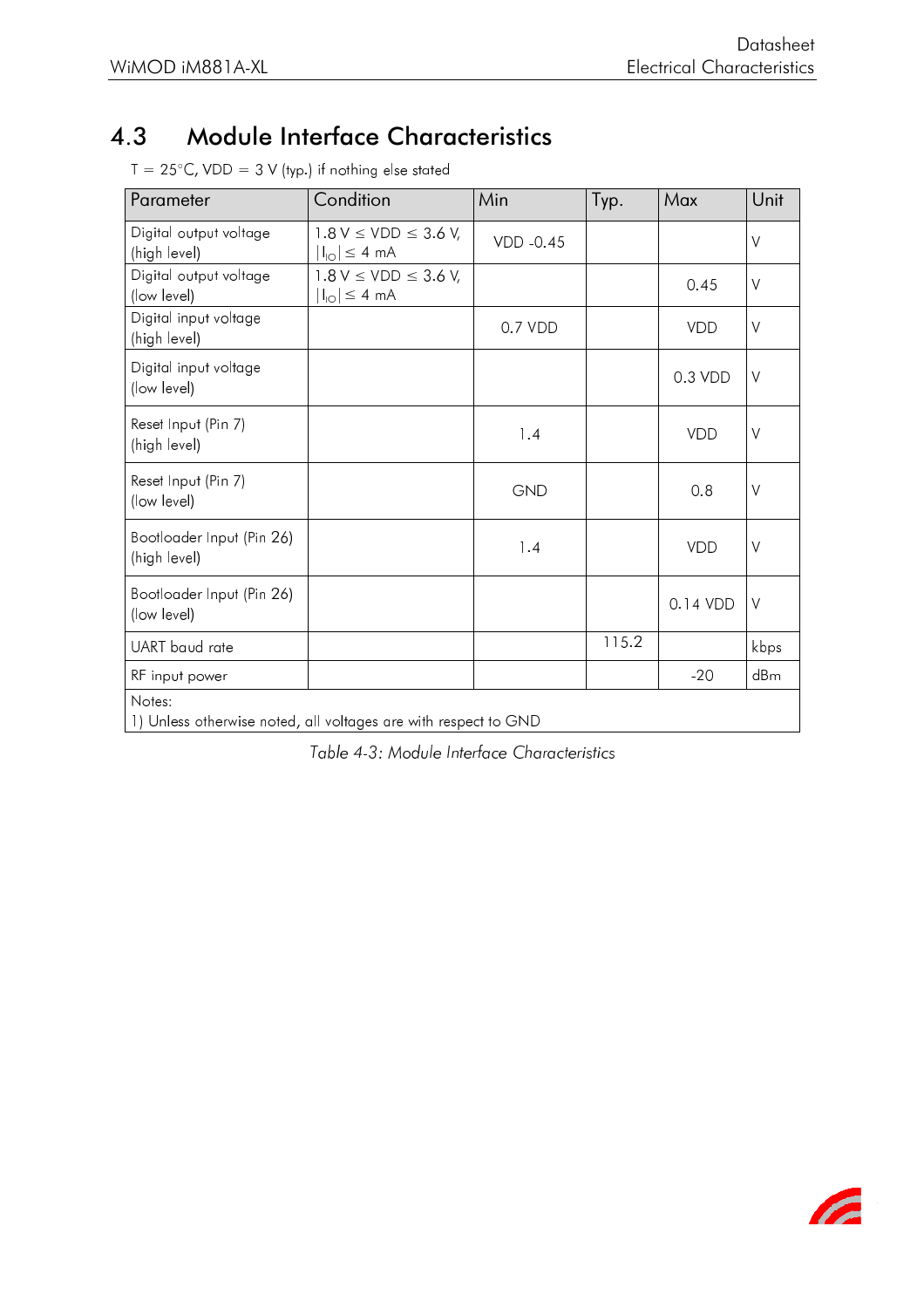#### **RF Characteristics**  $4.4$

#### $4.4.1$ Applicable Frequency Bands and Sub-Bands

Following table depicts the applicable frequency bands within the 868 MHz band for "Non-Specific Short Range Devices" specified in the ERC Recommendation 70-03, [2].

| <b>Band</b>                                                                                         | Edge Frequencies |            | <b>Field Power</b>                                                    | Spectrum<br>Access   | <b>Band Width</b> |  |
|-----------------------------------------------------------------------------------------------------|------------------|------------|-----------------------------------------------------------------------|----------------------|-------------------|--|
| g(Note1,2)                                                                                          | 863 MHz          | 870 MHz    | $+14$ dBm                                                             | $0.1\%$ or $LBT+AFA$ | 7 MHz             |  |
| (Note2)                                                                                             | 863 MHz          | 870 MHz    | $-4.5$ dBm / 100 kHz                                                  | $0.1\%$ or $LBT+AFA$ | 7 MHz             |  |
| (Note2)                                                                                             | 865 MHz          | 870 MHz    | $-0.8$ dBm / 100 kHz                                                  | $0.1\%$ or $LBT+AFA$ | 5 MHz             |  |
|                                                                                                     | 865 MHz          | 868 MHz    | $+14$ dBm                                                             | $1\%$ or $LBT+AFA$   | 3 MHz             |  |
| g l                                                                                                 | 868.0 MHz        | 868.6 MHz  | $+14$ dBm                                                             | $1\%$ or $LBT+AFA$   | 600 kHz           |  |
| g <sub>2</sub>                                                                                      | 868.7 MHz        | 869.2 MHz  | $+14$ dBm                                                             | $0.1\%$ or $LBT+AFA$ | 500 kHz           |  |
| g <sub>3</sub>                                                                                      | 869.4 MHz        | 869.65 MHz | $+27$ dBm                                                             | $10\%$ or $LBT+AFA$  | 250 kHz           |  |
| g4                                                                                                  | 869.7 MHz        | 870 MHz    | $+14$ dBm                                                             | $1\%$ or LBT + AFA   | 300 kHz           |  |
| g4                                                                                                  | 869.7 MHz        | 870 MHz    | $+7$ dBm                                                              | No requirement       | 300 kHz           |  |
| Note1: Modulation bandwidth $\leq 300$ kHz is allowed. Preferred channel spacing is $\leq 100$ kHz. |                  |            |                                                                       |                      |                   |  |
|                                                                                                     |                  |            | Note2: Sub-bands for alarms are excluded (see ERC/REC 70-03 Annex 7). |                      |                   |  |

Table 4-4: Applicable Frequency Bands for Non-Specific Short Range Devices

Note: National laws and regulations, as well as their interpretation can vary with the country. In case of uncertainty, it is recommended to contact either IMST's accredited Test Center or to consult the local authorities of the relevant countries.

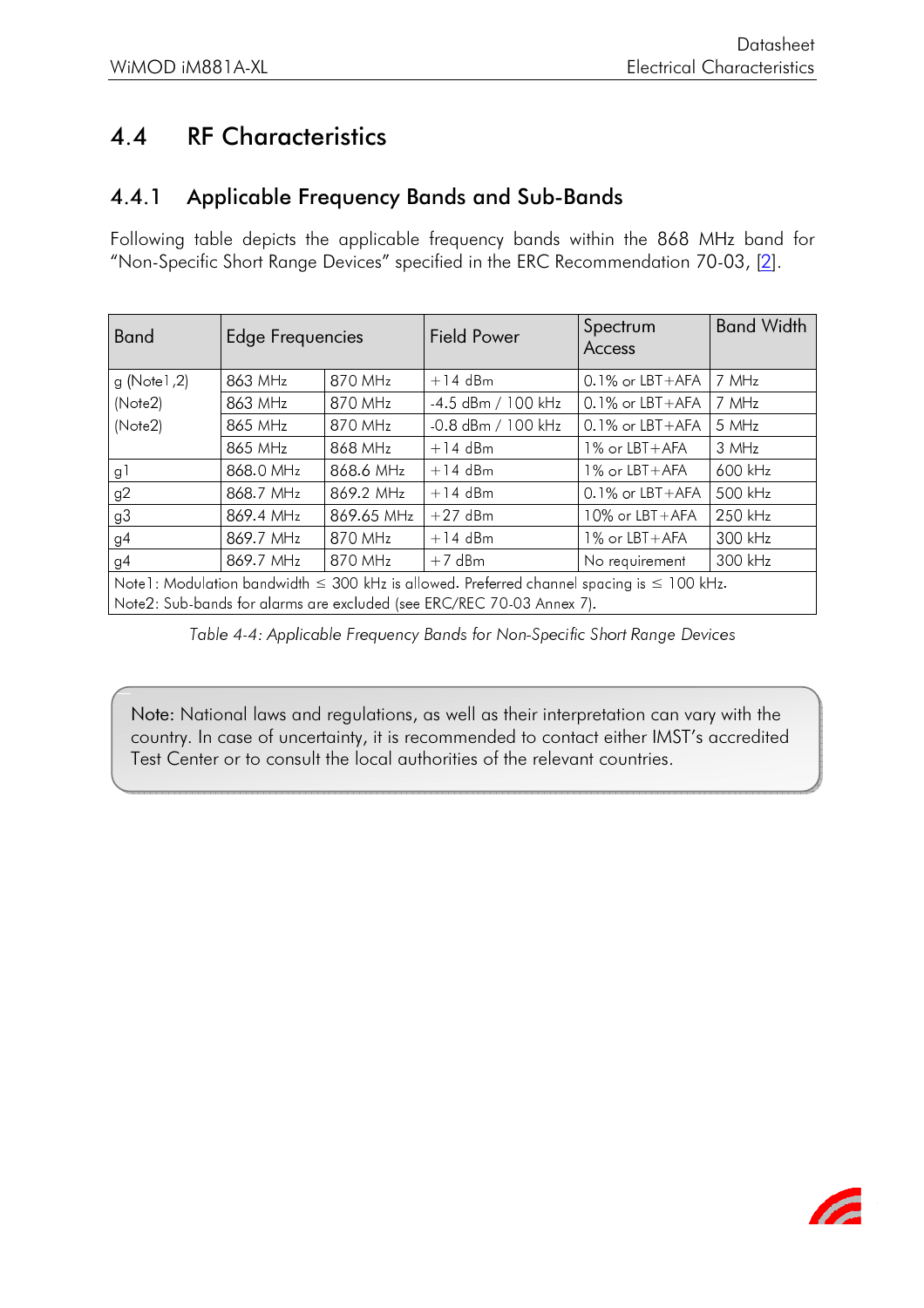#### **Transmitter RF Characteristics**  $4.4.2$

The iM881A has an excellent transmitter performance as given by Table 4-5. For further details, refer to Figure 4-1 which gives an overview of RF output power levels versus power level settings and its current consumption with microcontroller in sleep mode.

| Parameter                                        | Condition              | Min | Tур.      | Max | Unit |
|--------------------------------------------------|------------------------|-----|-----------|-----|------|
| Frequency Range                                  |                        | 863 |           | 870 | MHz  |
| <b>RF Output Power</b>                           | 868 MHz Band           |     | 13.0      |     | dBm  |
| Modulation Techniques                            | FSK, LoRa™             |     |           |     |      |
| <b>TX Frequency Variation</b><br>vs. Temperature |                        |     | ±10       |     | kHz  |
| TX Power Variation vs.<br>Temperature            | -40 to $+85^{\circ}$ C |     | $\pm 0.5$ |     | dB   |

 $T = 25^{\circ}$ C, VDD = 3 V (typ.), 866.5 MHz if nothing else stated

|  |  | Table 4-5: Transmitter RF Characteristics |  |  |
|--|--|-------------------------------------------|--|--|
|--|--|-------------------------------------------|--|--|

Note: The duty cycle of transmission at maximum output power is limited to 1%. The antenna has to be matched with a maximum VSWR of 3:1.



Figure 4-1: RF output power level and current consumption versus power stages from -1 to 14 @ room temperature and supply voltages from 1.8V to 3.6V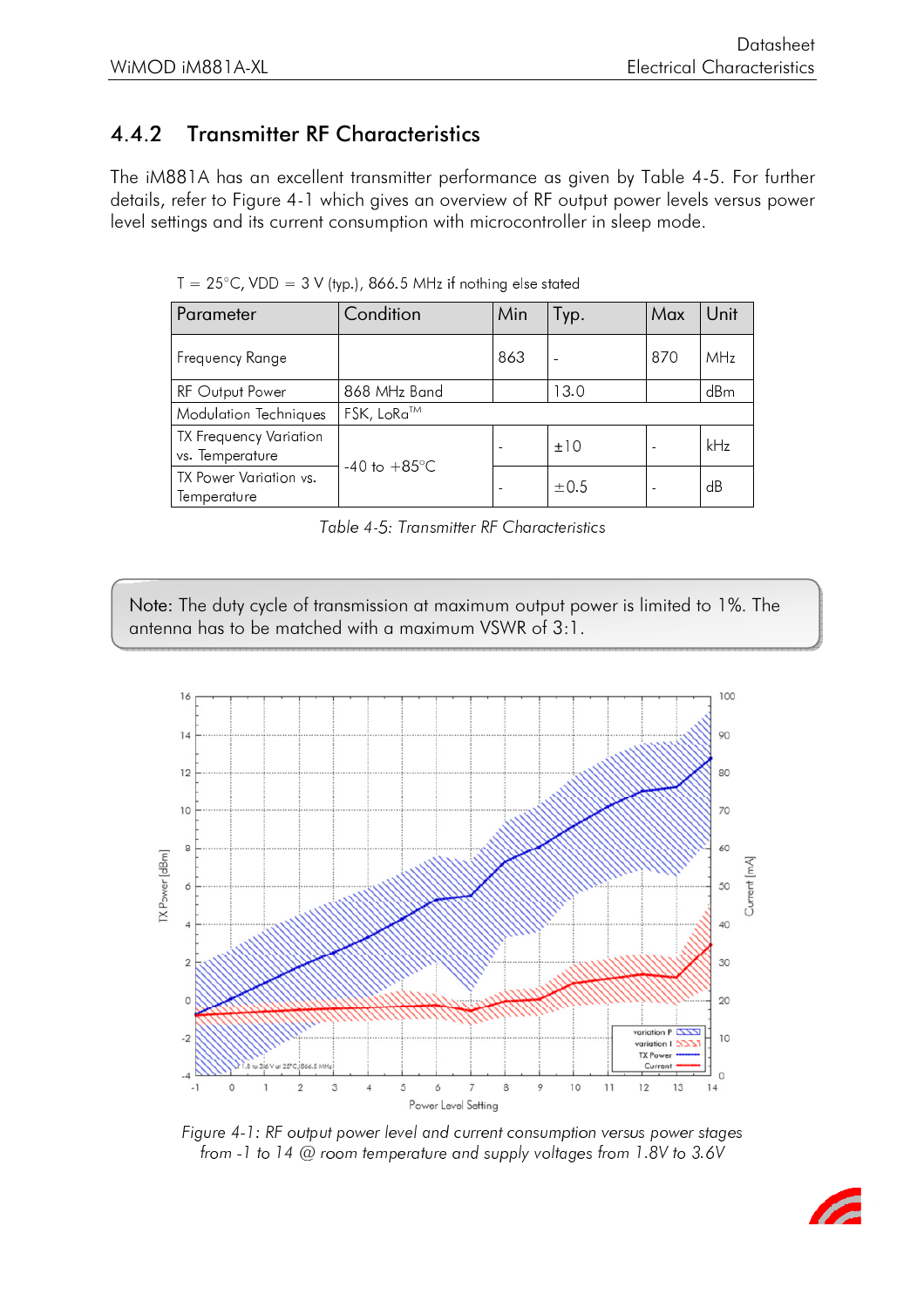# 5. Module Package

In the following the iM881A-XL module package is described. This description includes the iM881A-XL pinout as well as the modules dimensions. Furthermore a recommendation for a suitable footprint is given, which should be used for further mounting on appropriate carrier boards.

#### 5.1 Pinout Description

Figure 5-1 depicts a description of the iM881A-XL's pads on the bottom side. The figure shows the module with its pinout in top view (right figure). A detailed description of the individual pins can be found in Table 5-1: iM881A-XL Pinout Table.



Figure 5-1: Description of iM881A-XL module pins and top view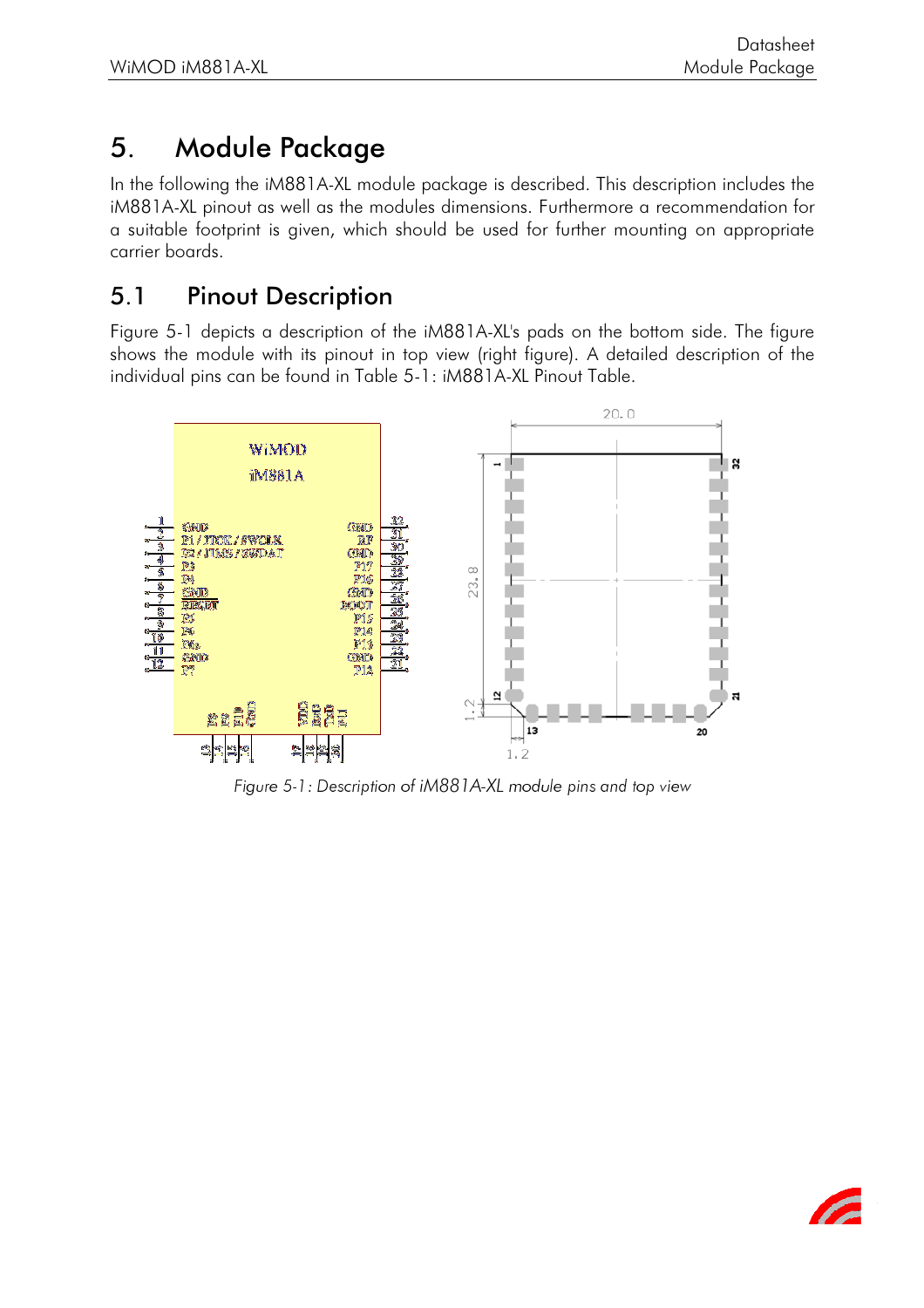| <b>PIN</b>     | <b>PIN</b><br>Name | PIN Type       | <b>MCU Pin</b><br>(number) | 5 V<br>Tolerance | Description                                                    |
|----------------|--------------------|----------------|----------------------------|------------------|----------------------------------------------------------------|
| 1              | <b>GND</b>         | Supply         |                            |                  | Ground connection                                              |
| $\overline{2}$ | P <sub>1</sub>     | <b>DIN/OUT</b> | PA14 (P37)                 | Yes              | Digital IO / SWCLK                                             |
| 3              | P <sub>2</sub>     | <b>DIN/OUT</b> | PA13 (P34)                 | Yes              | Digital IO / SWDIO                                             |
| $\overline{4}$ | P3                 | <b>DIN/OUT</b> | PB11 (P22)                 | Yes              | Digital IO                                                     |
| 5              | <b>P4</b>          | <b>DIN/OUT</b> | PA8 (P29)                  | Yes              | Digital IO                                                     |
| 6              | <b>GND</b>         | Supply         |                            |                  | Ground connection                                              |
| 7              | nReset             | $D$ $N$        | NRST (P7)                  | Yes              |                                                                |
| 8              | P <sub>5</sub>     | <b>DIN/OUT</b> | PA11 (P32)                 | Yes              | Digital IO / USART1 CTS                                        |
| 9              | P6                 | <b>DIN/OUT</b> | PA12 (P33)                 | Yes              | Digital IO / USART1 RTS                                        |
| 10             | P6a                | <b>DIN/OUT</b> | PB9 (P46)                  | Yes              | Digital IO                                                     |
| 11             | GND                | Supply         |                            |                  | Ground connection                                              |
| 12             | P7                 | <b>DIN/OUT</b> | PB4 (P40)                  | Yes              | Digital IO / SPI1<br><b>MISO</b>                               |
| 13             | P8                 | D IN/OUT       | PB5 (P41)                  | Yes              | Digital IO / SPI1 MOSI                                         |
| 14             | P <sub>9</sub>     | D IN/OUT       | PB3 (P39)                  | Yes              | Digital IO / SPI1 SCK                                          |
| 15             | <b>P10</b>         | <b>DIN/OUT</b> | PA15 (P38)                 | Yes              | Digital IO / SPI1 NSS                                          |
| 16             | <b>GND</b>         | Supply         |                            |                  | Ground connection                                              |
| 17             | VDD                | Supply         |                            | $\overline{a}$   | Supply voltage                                                 |
| 18             | <b>RxD</b>         | <b>DIN/OUT</b> | PA10 (P31)                 | Yes              | Digital IO / USART1<br>RX                                      |
| 19             | TxD                | D IN/OUT       | PA9 (P30)                  | Yes              | Digital IO / USART1 TX                                         |
| 20             | <b>P11</b>         | <b>DIN/OUT</b> | PB8 (P45)                  | Yes              | Digital IO                                                     |
| 21             | P12                | <b>DIN/OUT</b> | PB6 (P42)                  | Yes              | Digital IO / I2C1 SCL                                          |
| 22             | <b>GND</b>         | Supply         |                            |                  | Ground connection                                              |
| 23             | P13                | <b>DIN/OUT</b> | PB7 (P43)                  | Yes              | Digital IO / I2C1 SDA                                          |
| 24             | P14                | D IN/OUT, A IN | PAO (P10)                  | No               | Digital IO / ADC IN0                                           |
| 25             | P15                | <b>DIN/OUT</b> | PC13 (P2)                  | Yes              | Digital IO / WKUP2                                             |
| 26             | <b>BOOT</b>        | $D$ $N$        | BOOTO (P44)                | No               | Bootloader Pin 0, internally<br>pulled-down by 47 $k\Omega$    |
| 27             | GND                | Supply         |                            |                  | Ground connection                                              |
| 28             | P16                | <b>DIN/OUT</b> | PA1 (P11)                  | Yes              | Digital IO / ADC IN1                                           |
| 29             | P17                | D IN/OUT, A IN | PA3 (P13)                  | Yes              | Digital IO / ADC IN3                                           |
| 30             | <b>GND</b>         | Supply         |                            | L,               | Ground connection                                              |
| 31             | RF                 | A IN/OUT       |                            | $\overline{a}$   | External 50 $\Omega$ port for monostatic<br>antenna connection |
| 32             | <b>GND</b>         | Supply         |                            | $\overline{a}$   | Ground connection                                              |

Table 5-1: iM881A-XL Pinout Table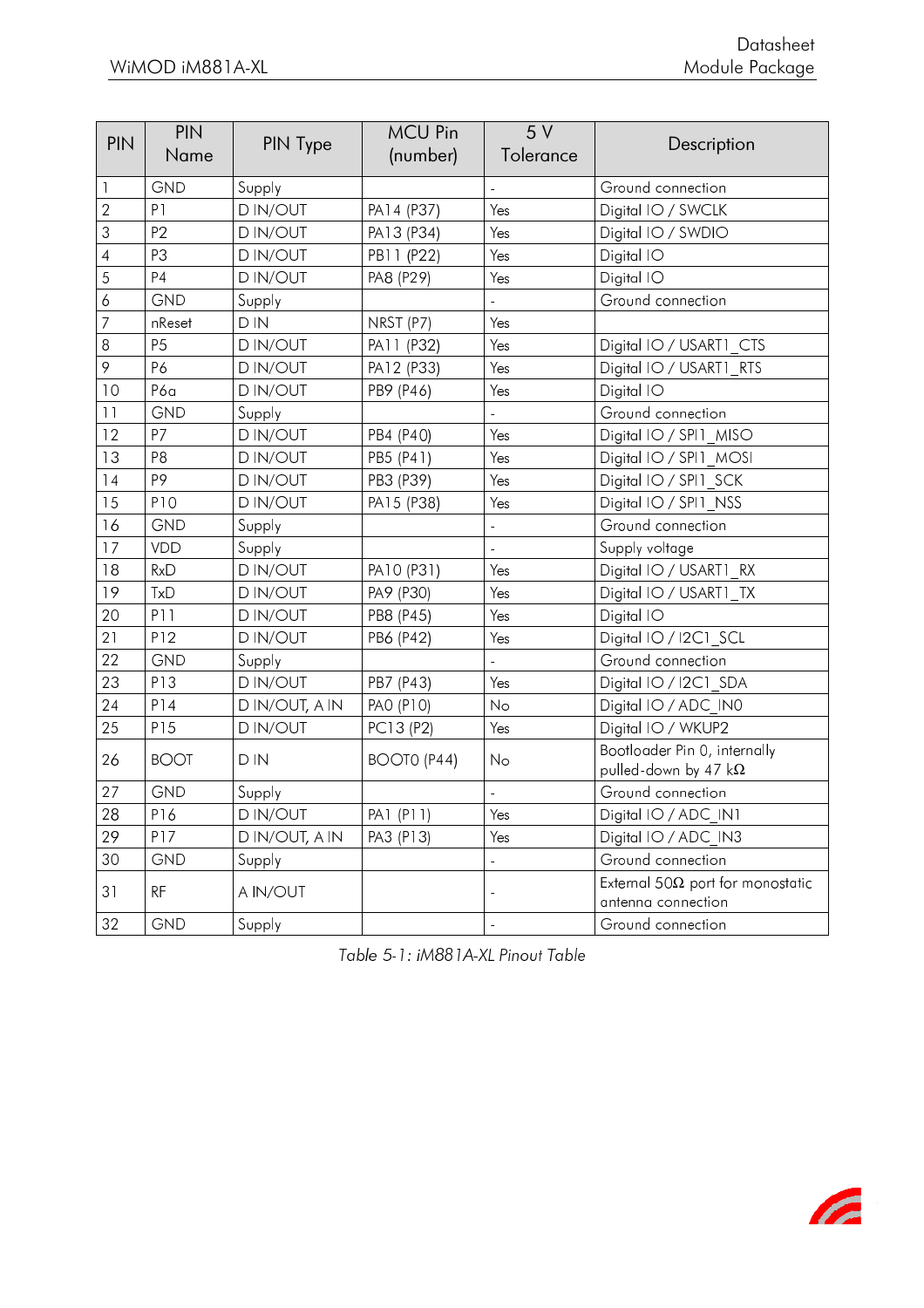### 5.2 Module Dimensions

The outer dimensions of the iM881A-XL are given by Figure 5-2 and Figure 5-3. The height of the module is 3.3mm.



Figure 5-2: Outer Dimensions of the iM881A-XL (top view)

#### 5.3 Recommended Footprint

According to Chapter 5.2, a recommendation for the footprint of the iM881A-XL is given by Figure 5-3.



Figure 5-3: Recommended footprint of the iM88 IA-XL (top view)

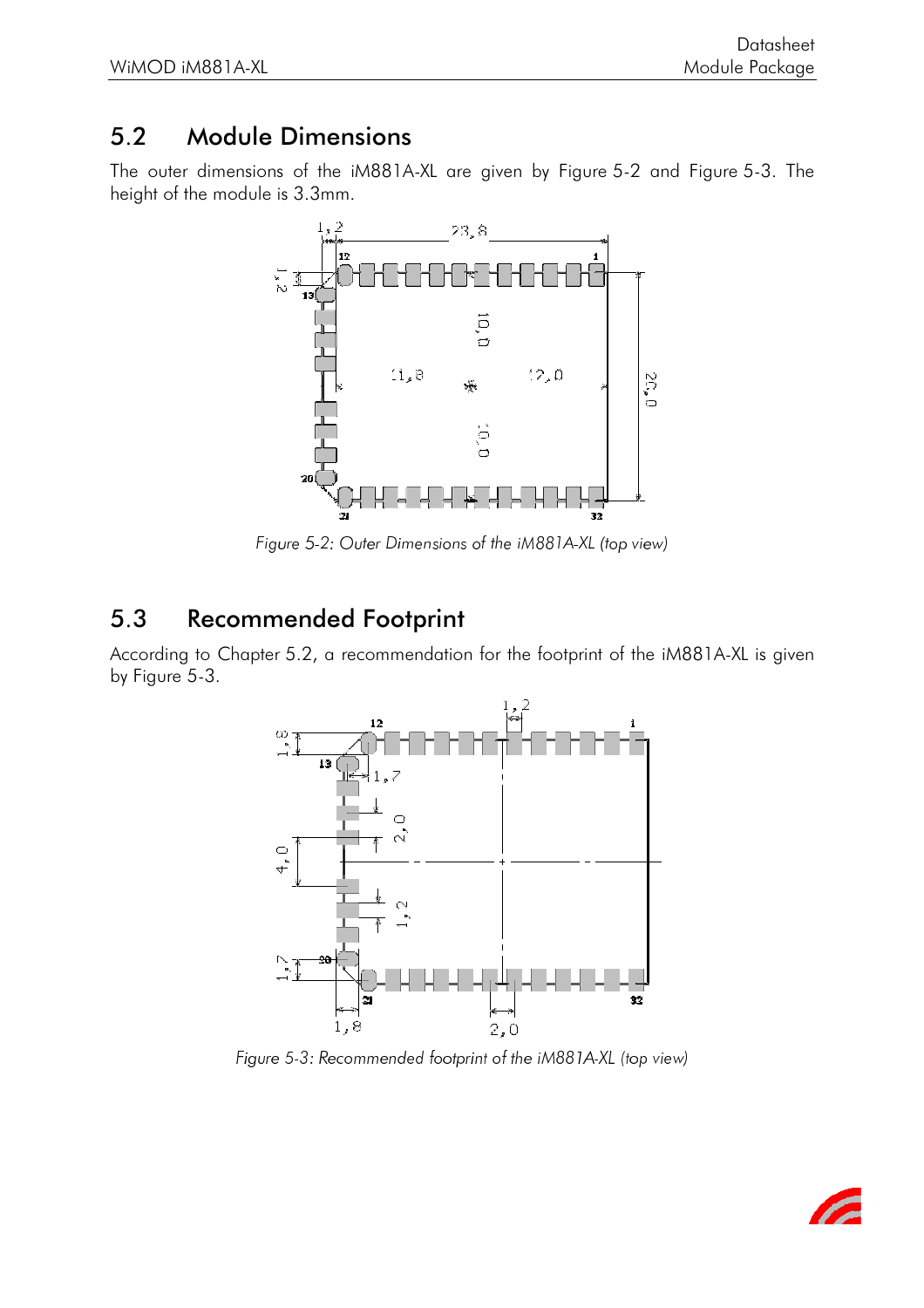# 6. Module Interface Characteristics

#### 6.1 Programming Interface

For programming the module with special firmware versions, there are two types of interfaces supported: A SWD-interface, which require a special programmer, as well as a bootloader-interface, for updating the modules firmware via UART-interface. For more details refer to  $[3]$ .

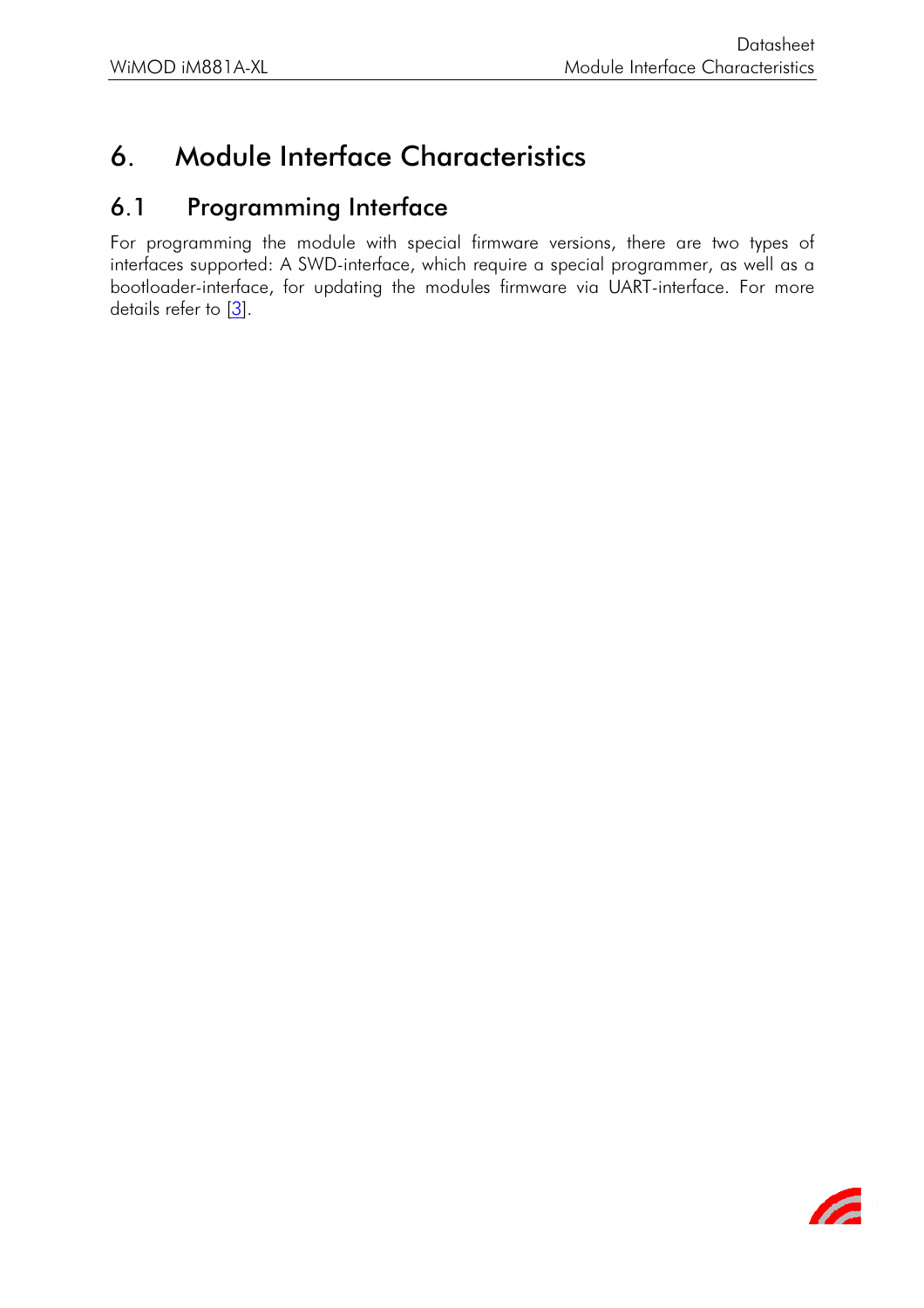# 7. Integration Guide

The iM881A-XL provides 32 connectors as described in Chapter 5. For integrating the iM881A-XL into an environment, a typically circuit as given in Chapter 7.1 can be used. While designing the PCB Layout, the recommendations of Chapter 7.2 should be applied, as well as the recommendation for soldering in Chapter 7.3.

### 7.1 Typical Application Schematic



Figure 7-1: Typical Application Schematic for iM881A-XL

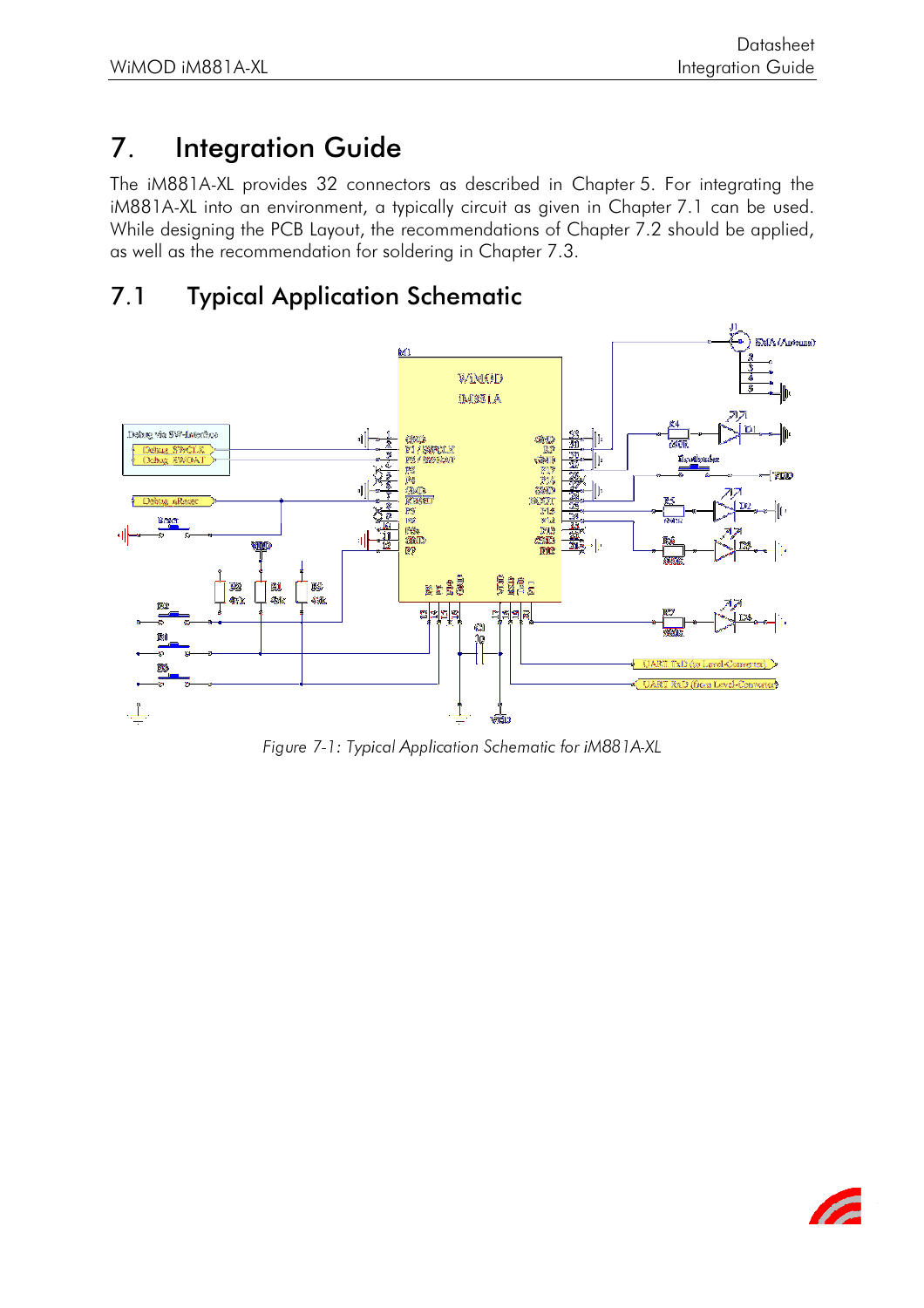### 7.2 PCB Design Recommendation

The Top Layer of the carrier board should be kept free of Tracks and Vias under the iM881A because there are some test pads on the bottom side of the module which are not covered by solder resist.

All GND pads of the module should be connected via low impedance path to GND.

The iM881A's RF interface is already matched to 50  $\Omega$ . By using an adequate 50  $\Omega$ antenna, no additional matching components are required . For an ideal signal transmission between the modules RF pad and the antenna, the transmission line should be as short as possible and represent an impedance of 50  $\Omega$ .

Note: Disregarding this recommendation can affect the RF performance respective RF output power, sensitivity, and unwanted emissions.

This impedance depends on frequency and PCB structure. It is recommended to use a grounded coplanar waveguide (CPWG) structure to reduce effects of electromagnetic fields. The impedance of transmission line for grounded CPWG is basically affected by height H and material of the substrate, gap G between transmission line and ground on the top layer, as well as width W and thickness T of the transmission lines (Figure 7-2).



Figure 7-2: Structure of a grounded CPWG



 $^\circ$  in orner case a special marching network is required  $^\circ$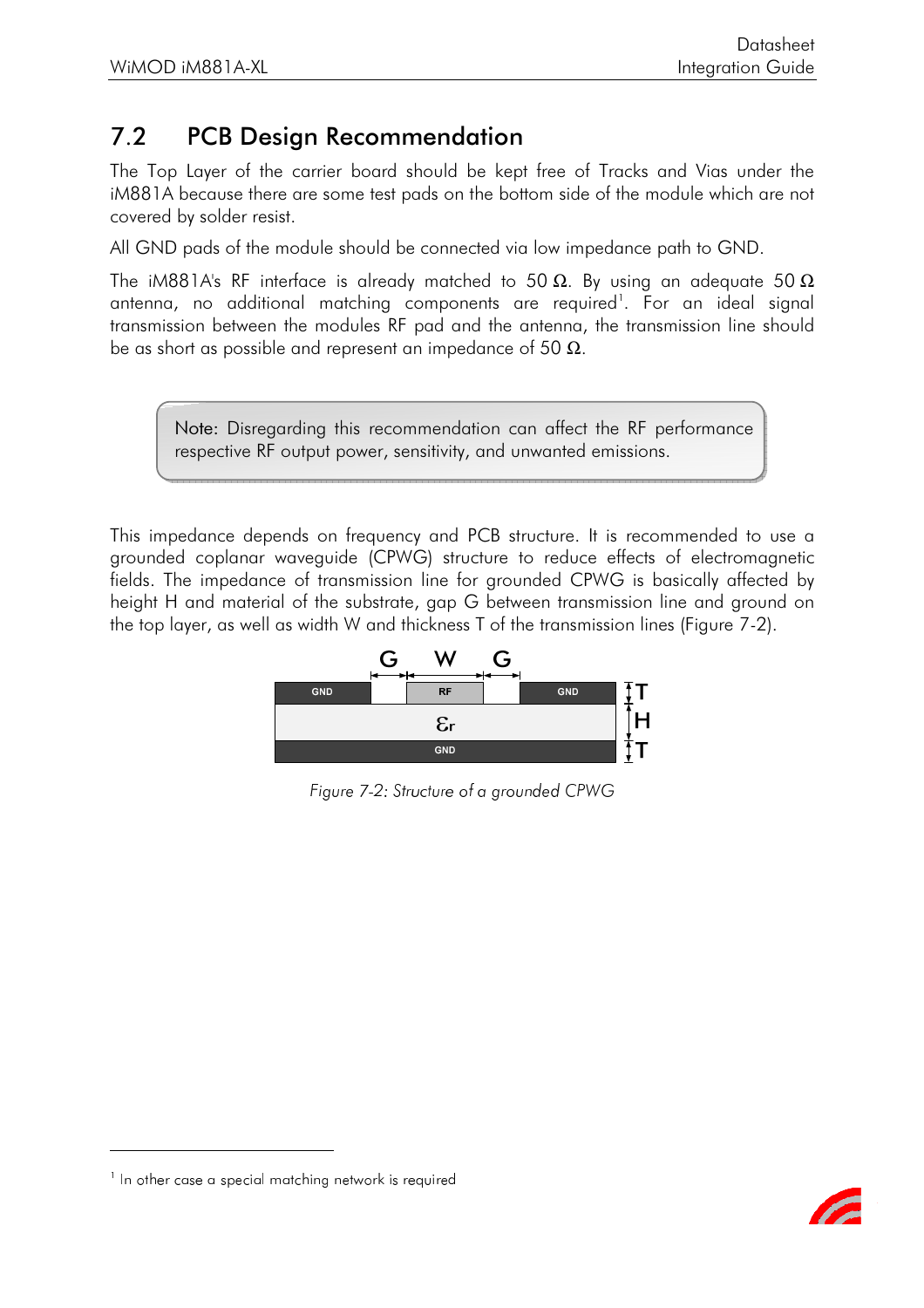Assuming a frequency of approx. 868 MHz, FR4 ( $\varepsilon_{\text{r}}$ ≈4.8) as substrate material, copper as conductor material,  $G = 0.4$  mm and T = 35  $\mu$ m, the width of transmission line is given by Table 7-1.

| $H$ [mm] | $W$ [mm] |
|----------|----------|
|          | .37      |
| n        | -85      |

Table 7-1: Recommended width of transmission line for CPWG and 868 MHz

#### 7.3 Recommended Soldering Conditions

An example of the temperature profile for the soldering process of the iM881A is depicted in Figure 7-3 with the corresponding values as given by Table 7-2. The temperature values should not exceed the limits.



Figure 7-3: Soldering Profile

| Phase        | <b>Pb-Free Conditions</b>                           |
|--------------|-----------------------------------------------------|
| Preheating   | $t_{PH} = 120s$<br>$T_{PH} = 160 \sim 180^{\circ}C$ |
| Primary heat | $t_1 = 60s$<br>$T_1 = 220^{\circ}C$                 |
| Peak         | $t_2 = 10s$ (max)<br>$T_2 = 255^{\circ}$ C          |

Table 7-2: Recommended Soldering Parameter for Temperature and Timing

Note: The quality of the soldering process depends on several parameters, e.g. soldering paste, carrier board design, fabrication equipment,...

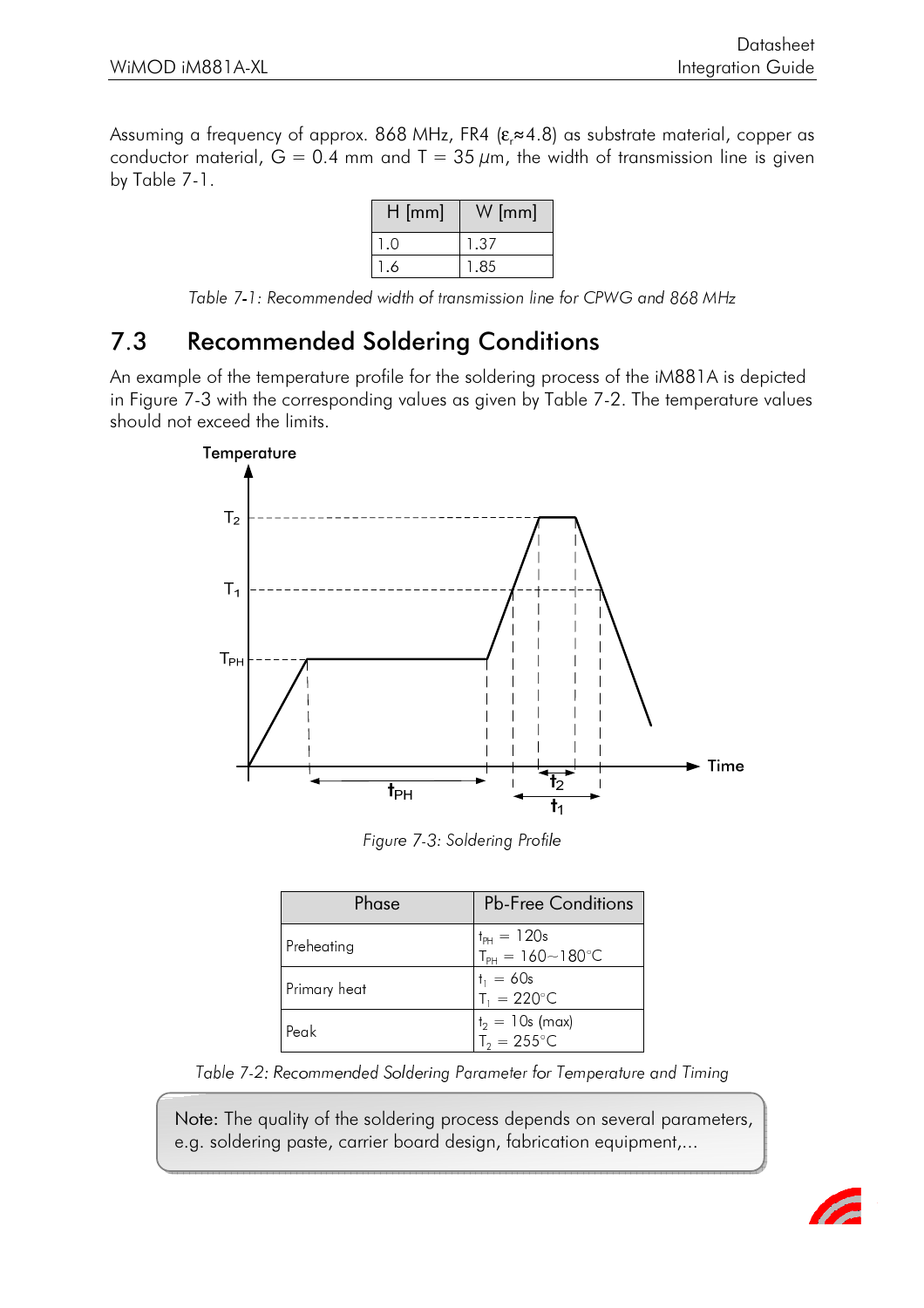#### 8. **Ordering Information**

| <b>Ordering Part Number</b> | Description                                                                              | Distributor   |
|-----------------------------|------------------------------------------------------------------------------------------|---------------|
| iM881A-XL                   | Radio Module iM881A-XL<br>192 KB Flash, 20 KB RAM,<br>6 KB EEPROM,<br>16 MHz MCU crystal | sales@imst.de |
| $SK - iM881A-XL$            | Starter Kit for the iM881A-XL.<br>See Notes.                                             | sales@imst.de |
| AB - iM881 A XL             | 2x Adapter Board with<br><b>iM881A-XL</b>                                                | sales@imst.de |
| Notes:                      |                                                                                          |               |

The Starter Kit contains two Demo Boards, two Adapter Boards with iM881 A-XL, two antennas, and a CD or USB memory stick with documentation.

Table 8-1: Ordering Information

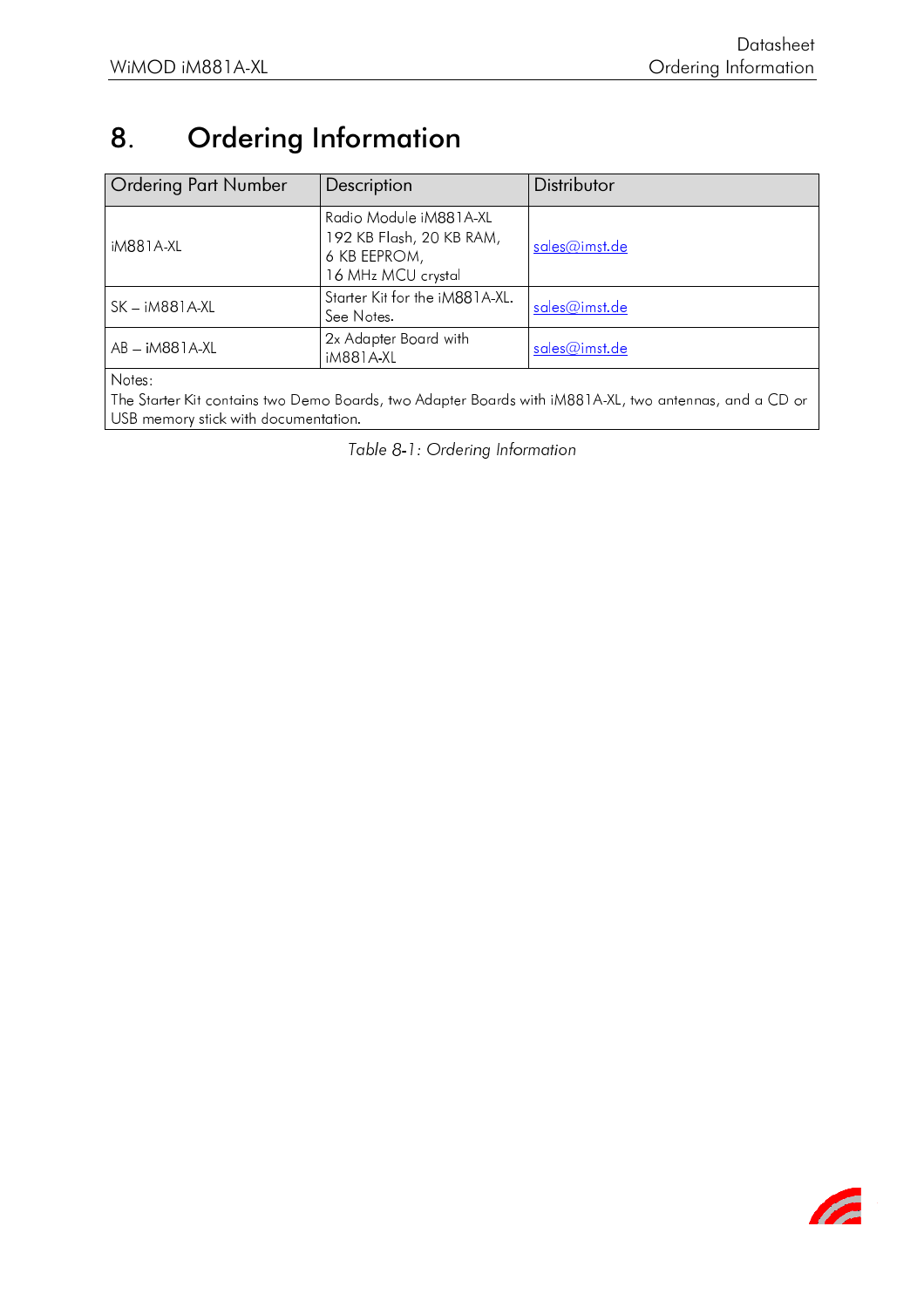# 9. Appendix

| 9.1         | <b>List of Abbreviations</b>  |
|-------------|-------------------------------|
| <b>ADC</b>  | Analog-to-Digital Converter   |
| <b>BER</b>  | <b>Bit Error Rate</b>         |
| <b>BSC</b>  | Basic Spacing between Centers |
| <b>CPWG</b> | Coplanar Waveguide            |
| <b>CW</b>   | <b>Continuous Wave</b>        |
| <b>GND</b>  | Ground                        |
| <b>GPIO</b> | General Purpose Input/Output  |
| ${}^{12}C$  | Inter-Integrated Circuit      |
| <b>MCU</b>  | Microcontroller Unit          |
| <b>PCB</b>  | <b>Printed Circuit Board</b>  |
| <b>RAM</b>  | <b>Random Access Memory</b>   |
| <b>RF</b>   | Radio Frequency               |
| SMBus       | System Management Bus         |
| SMT         | Surface Mounted Technology    |
| SPI         | Serial Peripheral Interface   |
| <b>TRX</b>  | Transceiver                   |
| <b>USB</b>  | Universal Serial Bus          |

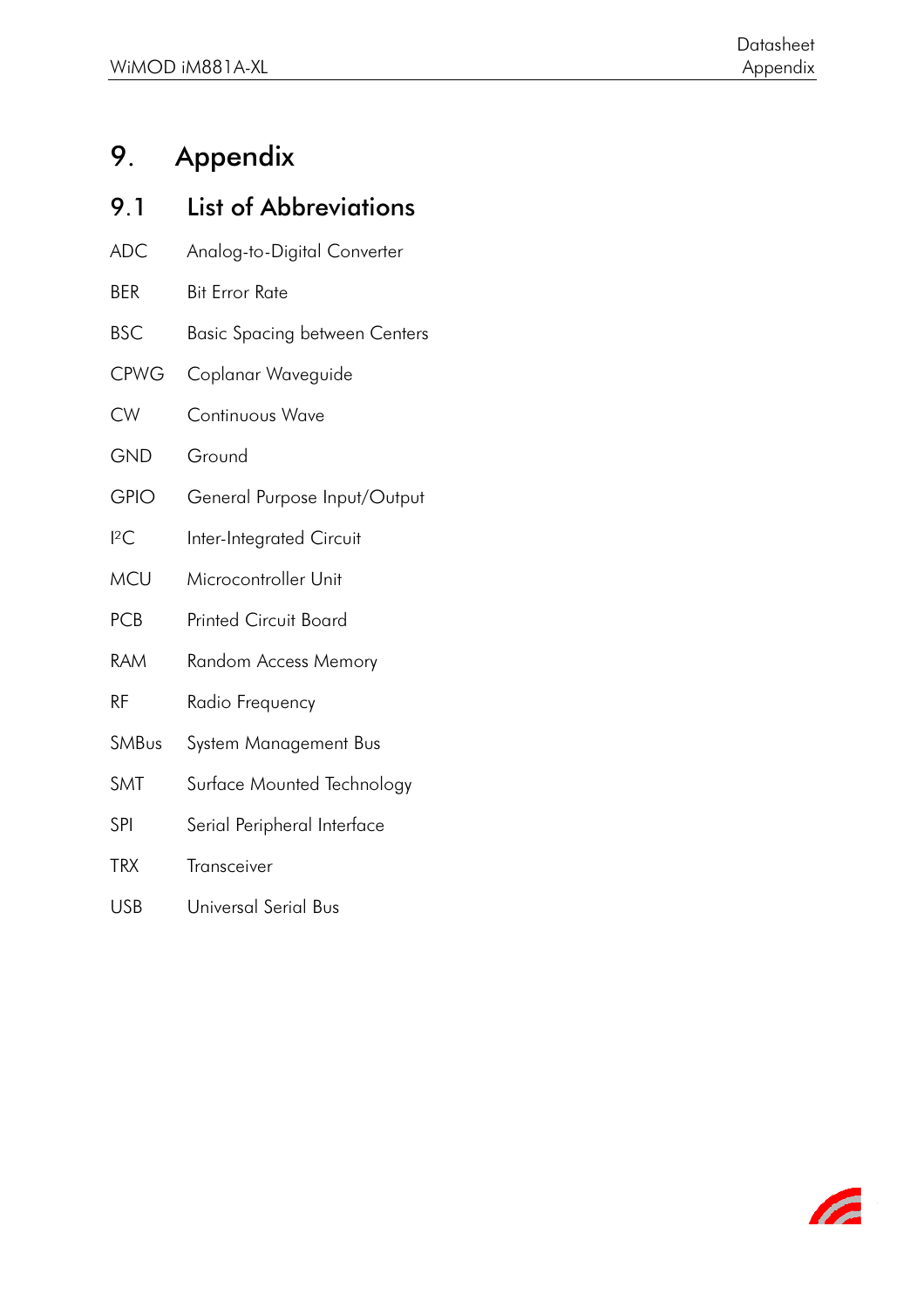# 9.2 List of Figures

| Figure 4-1: RF output power level and current consumption versus power stages from -1<br>to 14 @ room temperature and supply voltages from 1.8V to 3.6V  11 |  |
|-------------------------------------------------------------------------------------------------------------------------------------------------------------|--|
| Figure 5-1: Description of iM881A-XL module pins and top view  12                                                                                           |  |
|                                                                                                                                                             |  |
| Figure 5-3: Recommended footprint of the iM881A-XL (top view) 14                                                                                            |  |
|                                                                                                                                                             |  |
|                                                                                                                                                             |  |
|                                                                                                                                                             |  |

# 9.3 List of Tables

| Table 4-4: Applicable Frequency Bands for Non-Specific Short Range Devices 10 |
|-------------------------------------------------------------------------------|
|                                                                               |
|                                                                               |
| Table 7-1: Recommended width of transmission line for CPWG and 868 MHz  18    |
| Table 7-2: Recommended Soldering Parameter for Temperature and Timing 18      |
|                                                                               |

## 9.4 References

| $[1]$ | Semtech Sx1272 Data Sheet from www.semtech.com                                                                                                |
|-------|-----------------------------------------------------------------------------------------------------------------------------------------------|
| $[2]$ | REC Recommendation 70-03 "Relating to the use of Short Range Devices<br>(SRD)", Tromsø 1997, CEPT ECC subsequent amendments 9 th October 2012 |
| $[3]$ | see Application Note for firmware update (iM880B) on<br>www.wireless-solutions.de                                                             |

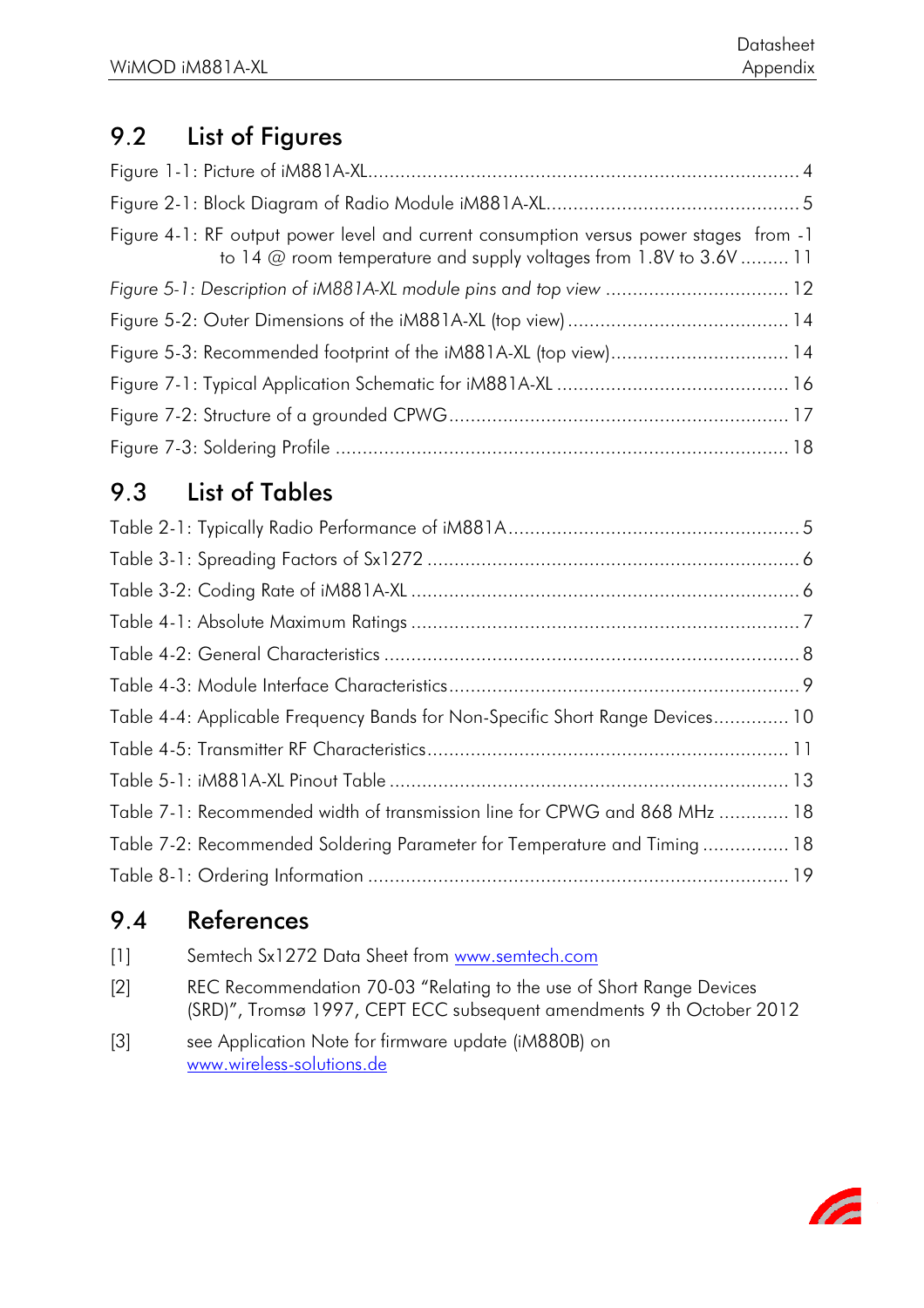# 10. Restrictions and Limitations

#### 10.1 Hardware Restrictions and Limitations

The characteristic values given by the present document are typically obtained by measurements based on evaluation kits of the entitled device. Using other carrier boards or connected equipment might lead to different characteristics. Subject to given measurement results the characteristic values might show the best performance of the entitled device, independent from any compliancy restriction of final operation purposes.

#### 10.2 Software Restrictions and Limitations

The present document is a datasheet of the entitled device which intentional use is to provide information about basic characteristics related to the device hardware. Typically all described characteristic values require software for obtaining them accordingly. All features of the available software are subject to changes without claim to be complete at any time. Characteristically values might also be provided based on datasheets of the appropriate key components unless there are test results available based on the available software. For more information regarding current supported features of the available software refer to www.wireless-solutions.de.

### 10.3 Compliancy Restrictions and Limitations

The entitled device has been designed to comply with the standards namely given in the present document. The intentional operation shall be in so called ISM bands, which can be used free of charge within the European Union and typically licences free all over the world. Nevertheless, restrictions such as maximum allowed radiated RF power or duty cycle may apply which might result in a reduction of these parameters accordingly.

In addition, the use of radio frequencies might be limited by national regulations which requirements also need to be met.

In case the entitled device will be embedded into other products (referred as "final products"), the manufacturer for this final product is responsible to declare the conformity to required standards accordingly. A proof of conformity for the entitled device is available from IMST GmbH on request. Beside the entitled device the conformity also considers software as well as supporting hardware characteristics which might also have an impact accordingly.

The applicable regulation requirements are subject to change. IMST GmbH does not take any responsibility for the correctness and accuracy of the aforementioned information. National laws and regulations, as well as their interpretation can vary with the country. In case of uncertainty, it is recommended to contact either IMST's accredited Test Center or to consult the local authorities of the relevant countries.